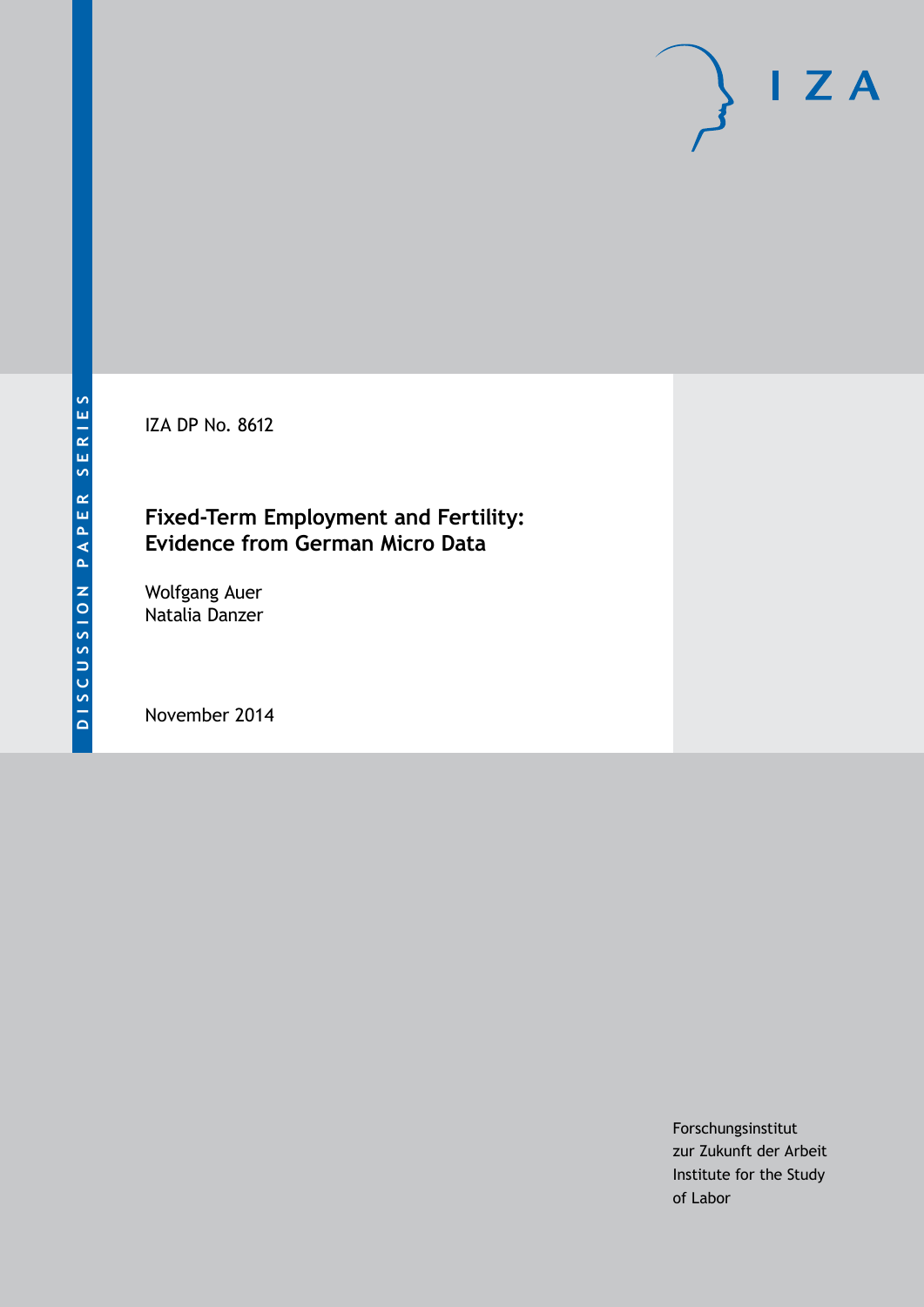# **Fixed-Term Employment and Fertility: Evidence from German Micro Data**

### **Wolfgang Auer**

*Ludwig Maximilian University of Munich and Ifo Institute*

### **Natalia Danzer**

*Ludwig Maximilian University of Munich, Ifo Institute and IZA*

### Discussion Paper No. 8612 November 2014

IZA

P.O. Box 7240 53072 Bonn Germany

Phone: +49-228-3894-0 Fax: +49-228-3894-180 E-mail: [iza@iza.org](mailto:iza@iza.org)

Any opinions expressed here are those of the author(s) and not those of IZA. Research published in this series may include views on policy, but the institute itself takes no institutional policy positions. The IZA research network is committed to the IZA Guiding Principles of Research Integrity.

The Institute for the Study of Labor (IZA) in Bonn is a local and virtual international research center and a place of communication between science, politics and business. IZA is an independent nonprofit organization supported by Deutsche Post Foundation. The center is associated with the University of Bonn and offers a stimulating research environment through its international network, workshops and conferences, data service, project support, research visits and doctoral program. IZA engages in (i) original and internationally competitive research in all fields of labor economics, (ii) development of policy concepts, and (iii) dissemination of research results and concepts to the interested public.

<span id="page-1-0"></span>IZA Discussion Papers often represent preliminary work and are circulated to encourage discussion. Citation of such a paper should account for its provisional character. A revised version may be available directly from the author.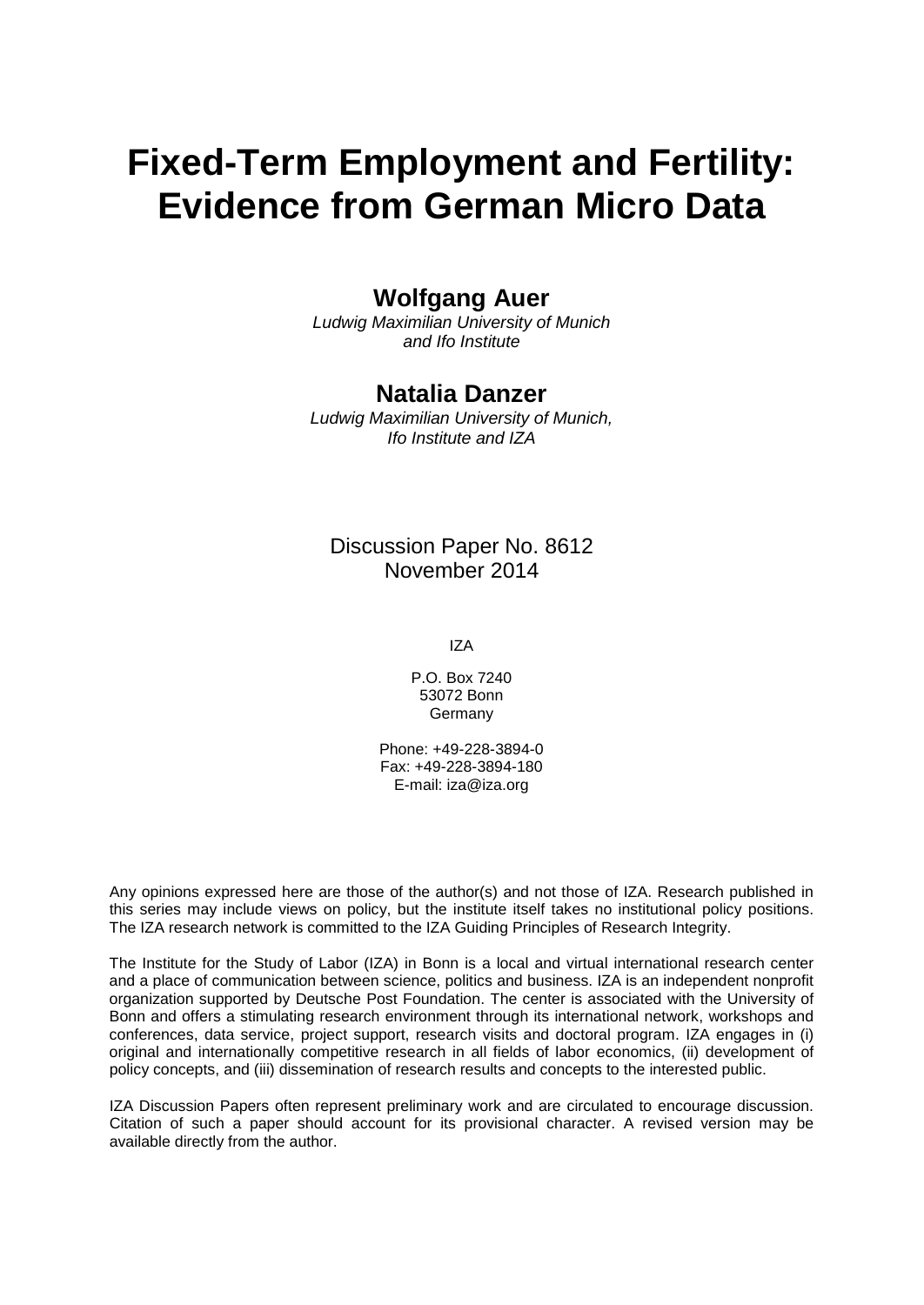IZA Discussion Paper No. 8612 November 2014

# **ABSTRACT**

# **Fixed-Term Employment and Fertility: Evidence from German Micro Data[\\*](#page-1-0)**

We study the short- to medium-run effects of starting a career on a fixed-term contract on subsequent fertility outcomes. We focus on the career start since we expect that temporary contracts and their inherent economic uncertainty imply a path dependency which might have spill-over effects on other domains of life. Our empirical analysis is based on rich data from the German Socio-Economic Panel which provides comprehensive information about individuals' labour market history as well as fertility behaviour. Our main results are: Women (i) tend to postpone their first birth due to fixed-term employment at labour market entry and (ii) reduce the number of children in the first 10 years after graduation. These associations are strongest in the subsample of native women with at least vocational training. (iii) In contrast, we find no significant correlations for men. We argue that these findings are robust to potential endogeneity threats.

JEL Classification: J13, J18, J41

Keywords: career start, fixed-term employment, postponement of maternity, fertility, economic uncertainty, graduation

Corresponding author:

Wolfgang Auer Ifo Institute Ifo Center for Labour Market Research and Family Economics Poschingerstraße 5 81679 Munich **Germany** E-mail: [auer@ifo.de](mailto:auer@ifo.de)

We thank Helmut Rainer, Christian Holzner, and Regina Riphahn as well as participants from conferences and seminars in Braga, Düsseldorf, Ljubljana, Mannheim, and Munich for helpful and constructive comments. This paper is part of a research paper which was supported by a grant from the IBS Foundation in Warsaw, under the program Network for Jobs and Development, realized with The World Bank. All opinions expressed are those of the authors and have not been endorsed by the IBS Foundation.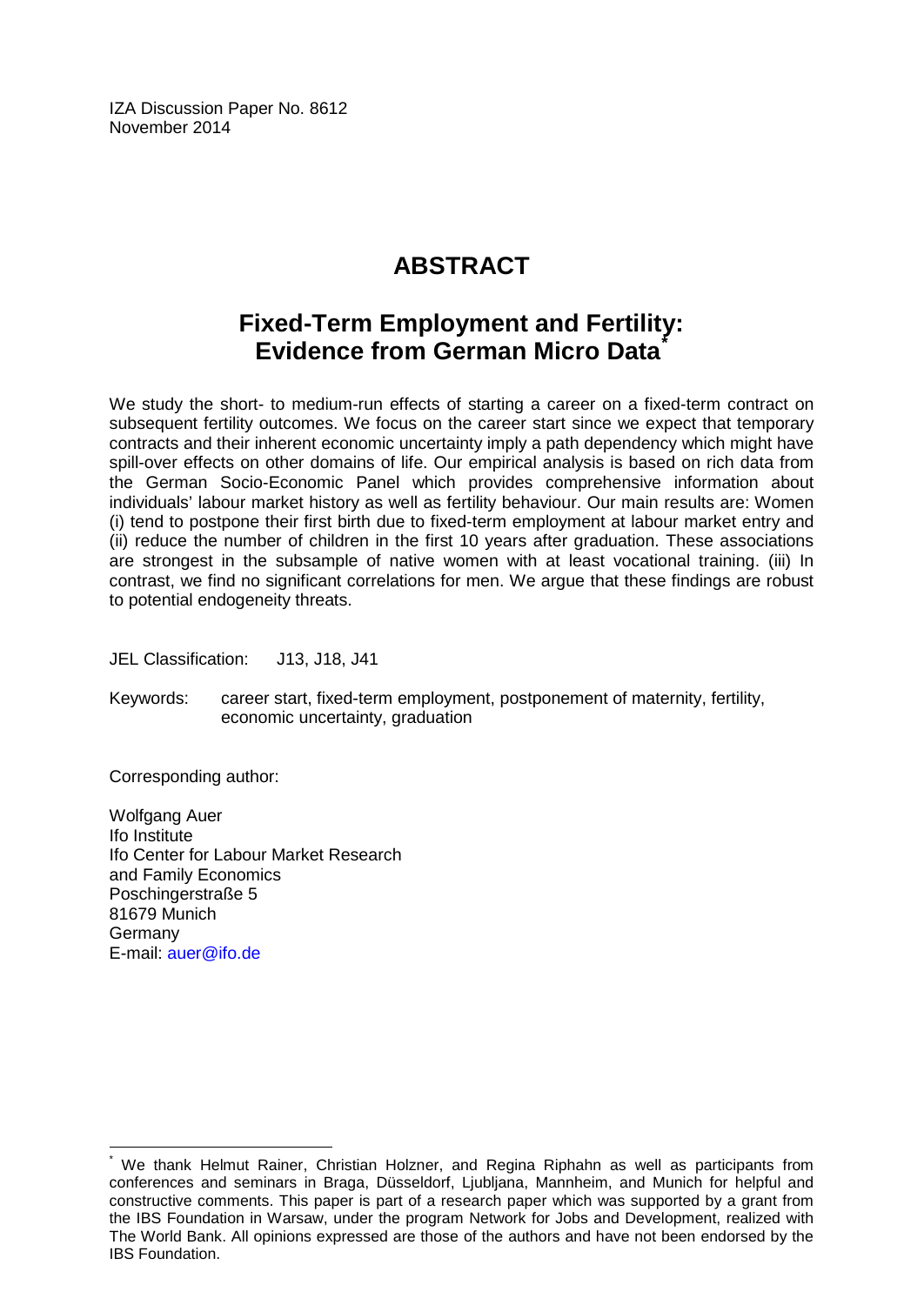#### **1. Introduction**

One of the most striking facts about the labour market development of many European countries is the tremendous increase in the prevalence of fixed-term employment over the last decades. By 2012, the average share of temporary<sup>1</sup> employees among all 25 to 54 old employees made up around 12 per cent in Europe.<sup>2</sup> Germany has witnessed a particularly strong rise in fixed-term employment in recent years. By 2012 almost every second new job was of limited duration. As a consequence, fixed-term employment is particularly concentrated among young adults in their early careers – a period in life which is crucial at once for career progression and family formation.<sup>3</sup> Recent evidence has shown that adverse labour market conditions at the beginning of the career can lead to severe and persistent earnings losses (e.g., Oreopoulos, von Wachter and Heisz 2012). Temporary employment might cause a similarly negative labour market path dependency through repeated episodes of temporary employment, a decelerated wage progression and a higher likelihood of future unemployment (Hagen 2002; Bruno, Caroleo and Dessy 2012; Booth, Francesconi and Frank 2002; Pavlopoulos 2009). Yet, previous studies have mainly linked contemporaneous temporary employment and fertility responses at different stages of the lifecycle and have produced mixed evidence. Their approach neglects the potential endogeneity of fixed-term contracts as well as the supposed path dependency. The empirical literature on whether and how increased levels of economic uncertainty due to unstable working contracts at the beginning of a career have spill-over effects on other domains of life is still very scarce.

The main objective and contribution of this paper is to fill this gap by empirically assessing the implications of *entering* the labour market on a fixed-term contract on subsequent fertility

 $1$  Throughout this paper, the terms fixed-term contract and temporary contract will be used interchangeably.

 $2^2$  The numbers refer to all European OECD countries (OECD 2014).

 $3$  For instance, while almost every fifth female worker in the age group 25 to 29 holds a fixed-term contract, this is only true for nine per cent of those aged 35 to 39.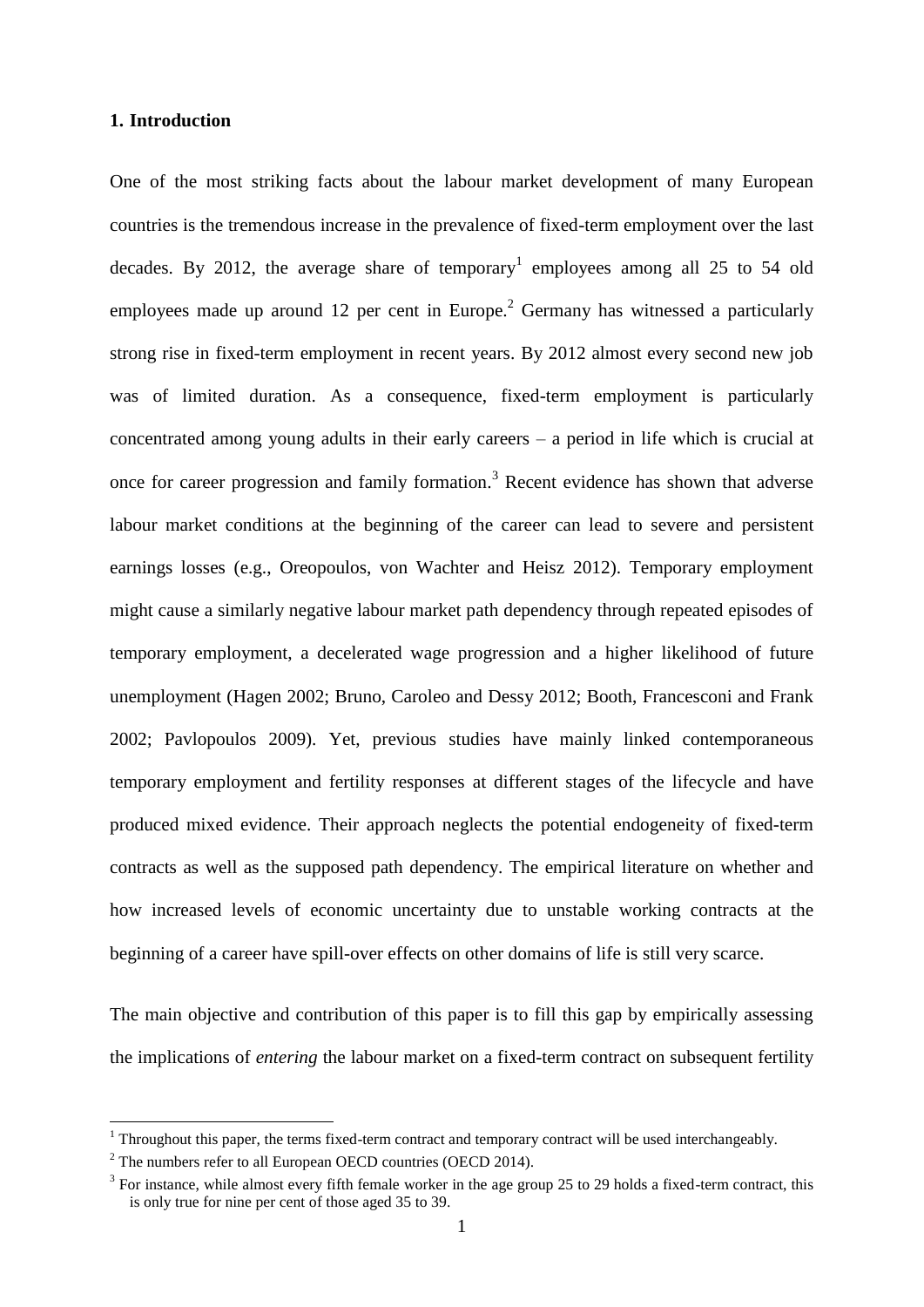outcomes. To this end, we focus on several cohorts of graduates from vocational training or tertiary education and follow them for their first 10 years on the labour market. We analyse the timing of first birth (tempo effect) as well as the number of children (quantum effect) in the short- to medium-run. We also contribute to the previous literature by carefully discussing and addressing the potential selection of individuals into different types of contracts. To reduce possible omitted variable bias we exploit our rich and unique data set and include a large set of new control variables (e.g., personality traits, family and career related attitudes, family background).

Based on the survey years 1996 to 2012 of the German Socio-Economic Panel (GSOEP), we apply probit and poisson estimation methods on a pooled sample of women who are childless when they finish their education and enter the labour market. Our results for natives confirm that starting the career on a fixed-term contract is negatively associated with subsequent fertility outcomes: We find an increased postponement of first birth and a reduction in the number of children in the first 10 years after graduation. These results also hold when we expand the sample and include migrants in the analysis; however, the effects on the full sample are slightly less pronounced. Furthermore, we show that fixed-term employment seems to be particularly affecting fertility decisions of women with secondary education. We find no significant correlations between job uncertainty at the beginning of the career and fertility for the subsample of men. As fertility decisions as well as holding a fixed term contract may be driven by unobserved heterogeneity we address potential endogeneity concerns twofold: First, by including many important and previously neglected control variables and second, by showing that entering the labour market on a fixed-term contract is related neither to family nor to career preferences. Against this background we reckon that our results actually reflect a causal, negative effect of job uncertainty in the early career on the timing and number of children. Even though we are not able to examine the effect on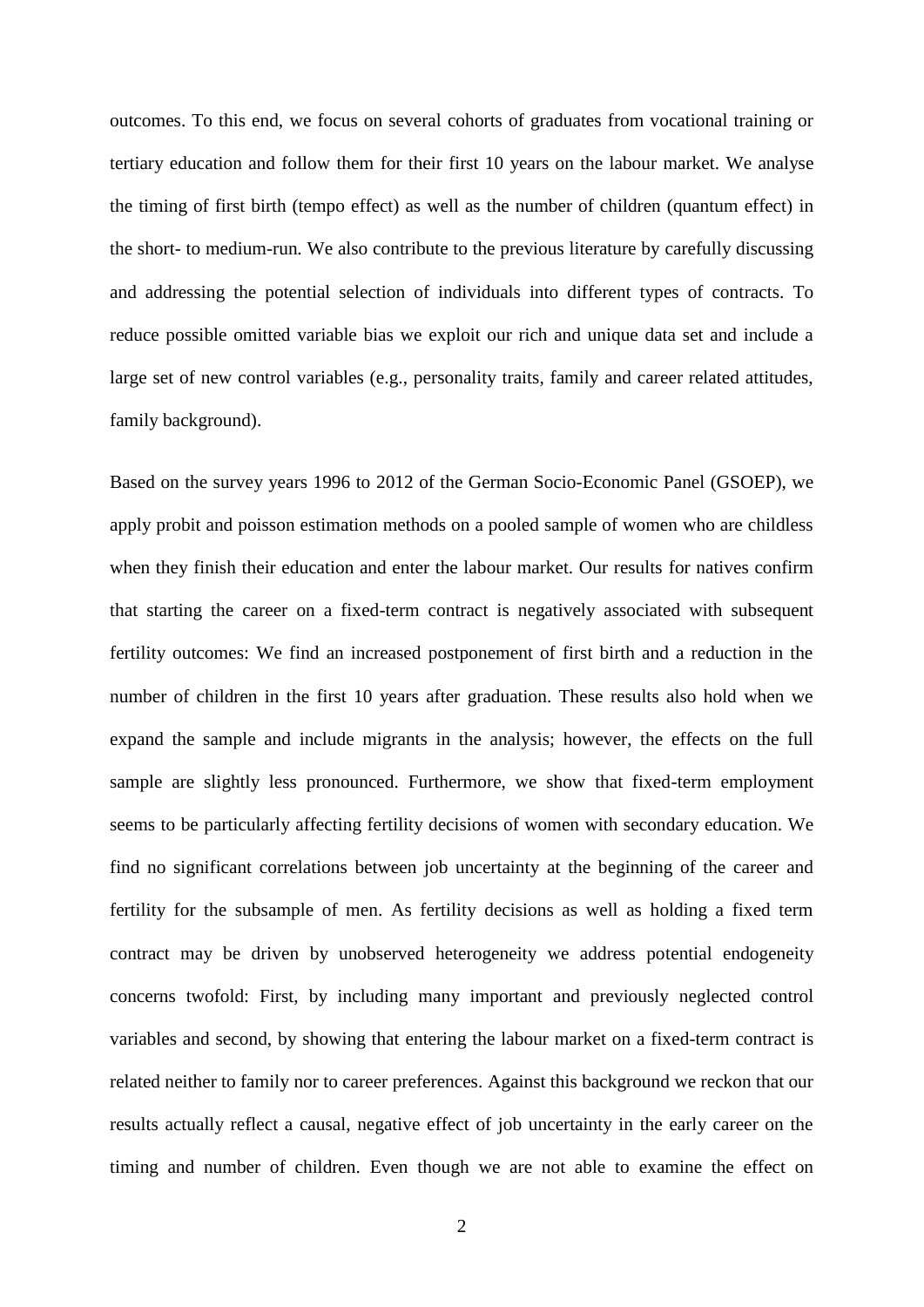completed fertility in this empirical set-up, our results suggest that completed fertility might be negatively affected as well.

In general, our research contributes to the growing literature of economic uncertainty and fertility. Several empirical studies suggest that fertility reacts pro-cyclically to macroeconomic conditions: higher unemployment rates are generally associated with reduced fertility rates and vice versa (e.g., Adsera 2005; Adsera and Menendez 2011; Goldstein et al. 2013). Analyses of how individual unemployment affects fertility yield mixed evidence (e.g., Del Bono, Weber and Winter-Ebmer 2012; Kreyenfeld 2010). Focusing on perceived economic uncertainty using German data, Bhaumik and Nugent (2011) and Hofmann and Hohmeyer  $(2013)^4$  find a reduction in fertility while the study by Kreyenfeld  $(2010)$  indicates that this is only true for highly educated women.

Temporary employment is considered as one particular form of economic uncertainty. However, the empirical literature on fixed-term employment and fertility is inconclusive. For Germany, Gebel and Giesecke (2009) find no evidence for an influence of fixed-term contracts on the fertility decision of young couples, while the results by Schmitt (2012) suggest a negative impact. Tölke and Diewald (2003) find evidence for a postponement of first birth due to economic uncertainty for young men. Kind and Kleibrink (2013) disagree by concluding that time limited contracts postpone childbearing only for women but not for men. Studies from other European countries report more robust results. For Spain, the studies by Ahn and Mira (2001) and De la Rica and Iza (2005) conclude that fixed-term employment has a negative effect on the hazard of marriage and delays childbearing. Similarly, Sutela (2012) concludes that in Finland fixed-term employment is negatively associated with entering parenthood. All these studies have in common that they focus mostly on empirical associations between holding a fixed-term contract and fertility. They do neither consider the

<sup>&</sup>lt;sup>4</sup> The study by Hofmann and Hohmeyer (2013) stands out from the other studies by attempting to correct for the potential endogeneity of subjective economic uncertainty.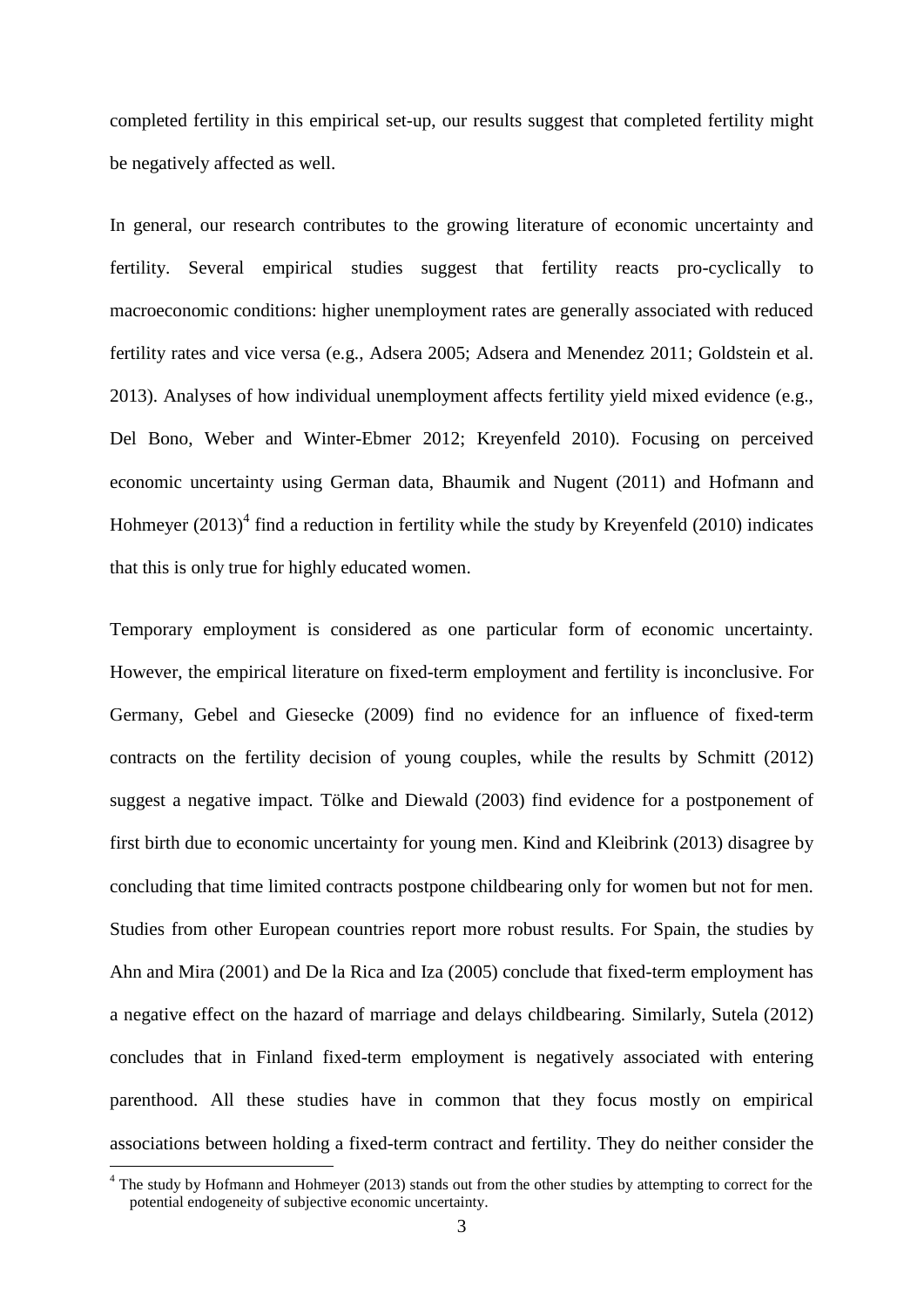potential endogeneity problems of fixed-term contracts (which might be increasing in labour market experience as well as previous number of children) nor consider the potential path dependence of entering the labour market on a contract with limited duration.

The remainder of the paper is organized as follows. The following section discusses the theoretical background. Section 3 shows descriptive evidence for economic uncertainty associated with fixed-term employment as well as survey evidence on reported preconditions for entering parenthood. Section 4 introduces our data and our empirical approach. The main results as well as several sensitivity and subgroup analyses are presented in sections 5 and 6. Section 7 concludes and discusses potential policy implications.

#### **2. Theoretical Background**

The main microeconomic theory of fertility goes back to Becker (1960; 1965; 1981). In this theory, children are modelled as normal consumption goods and fertility decisions are based on the relative costs and benefits of having children. These models are also referred to as opportunity cost models or price-of-time models since wage increases do not only induce a positive income effect (raising the demand for children), but also a negative opportunity cost effect (substitution effect). Direct opportunity costs arise due to foregone earnings during the time that parents take off from work or reduce their working hours to care for their children. Additionally, child-rearing evokes indirect opportunity costs or future career costs through human capital depreciation during employment interruptions which in turn negatively impacts the future earnings profile. The overall effect of income on fertility depends on the relative size of these opposing income and opportunity costs of time effects. However, as women in many countries traditionally devote more time to child-rearing than men, the opportunity costs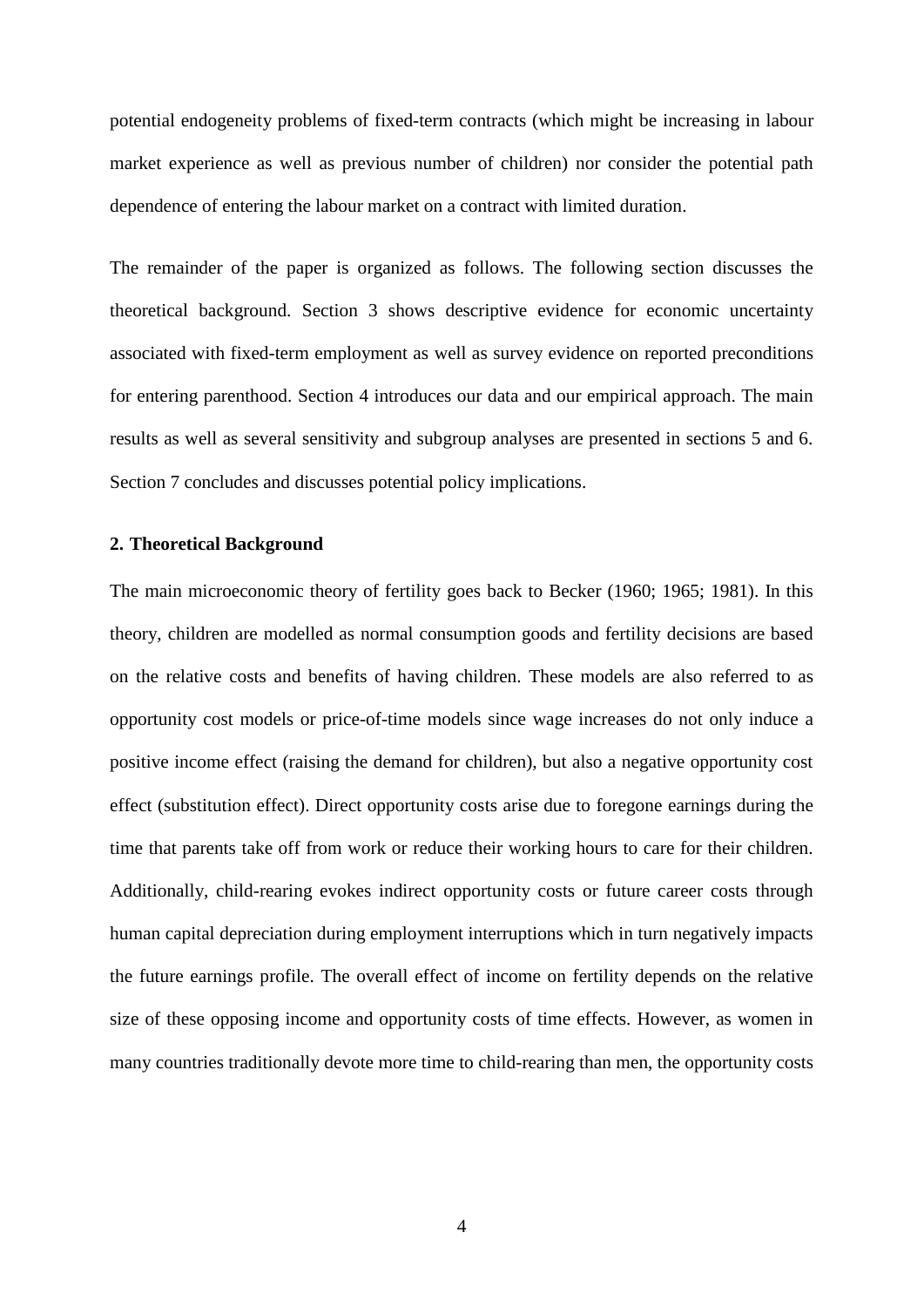argument is mainly applied to women. In contrast, wage increases of men supposedly exert a positive income effect.<sup>5</sup>

Against this theoretical framework, fixed-term employment could affect fertility in several opposing ways. First, demand for children should be reduced as wages of fixed-term employees are on average lower than those of their colleagues on permanent contracts (income effect). Second, lower wages also imply smaller direct opportunity costs of childbearing thus fostering the demand for children. Third, it is likely that fixed-term contracts further exacerbate the future career costs of children through increased economic uncertainty: Temporary employment is generally associated with a higher risk of future unemployment (Hagen 2002). In addition, unemployed women with children might be disadvantaged on the labour market and might find it more difficult to find a job than childless women (Del Bono, Weber and Winter-Ebmer 2012). Taken together, having children while on a temporary contract is likely to put women in an even more unfavourable situation. Moreover, fixed-term employment might additionally hamper the success of future job search as human capital accumulation in temporary jobs is generally decelerated due to smaller investments in firm or task-specific skills (Albert, García-Serrano and Hernanz 2005). Hence, these additional future career costs of children exclusively related to fixed-term contracts and their associated economic uncertainty should reduce the demand for children and might deter women from entering motherhood while on a fixed-term contract.

Overall though, the standard economic theory of fertility does not predict an unambiguous effect of fixed-term employment on fertility. Moreover, this static framework neither allows drawing any conclusions about the optimal timing of childbearing, nor does it *explicitly*

<sup>5</sup> Becker and Lewis (1973) extend this framework by incorporating the possibility that parents trade-off the quantity and quality of children. In their model, a rise in income does not necessarily increase the number of children, but can instead raise the quality per child (e.g., through additional investments in education).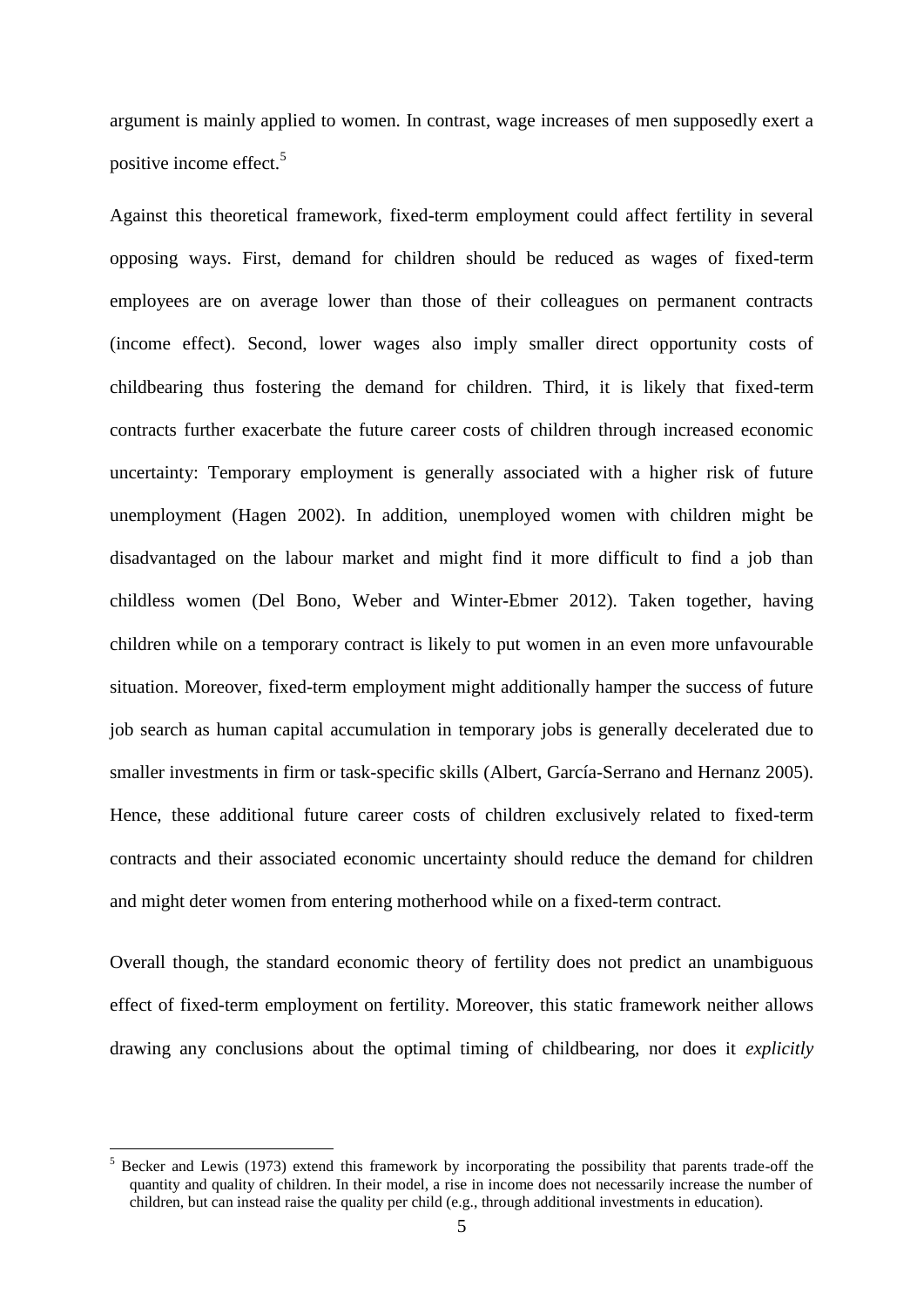account for the potential role of economic uncertainty.<sup>6</sup> These two aspects are jointly captured in the economic models of fertility by Ranjan (1999) and Iyer and Velu  $(2006)^7$ : in both models, childbirth decisions are considered as irreversible and parents have the option to postpone childbearing to future periods. The intuitive implication in both cases is that in the light of future uncertainties (about own income or the net benefit of children) it might be worthwhile for parents to postpone their childbearing decision to the (next) period when the uncertainty is resolved. This way parents can avoid entering parenthood and its associated irreversible costs in a bad state of the world when having children is not optimal. Against this background, fixed-term contracts should increase the option value of postponing the childbearing decision and thus cause a delay in parenthood. The main driver will be the economic uncertainty associated with fixed-term contracts due to a more unstable future employment and income path.

#### **3. Descriptive Evidence**

<u>.</u>

This section aims at descriptively rationalizing economic uncertainty - the suggested channel through which starting a career on a fixed-term contract affects fertility decisions. We employ two large-scale and nationally representative German micro-data sources – the German Socio-Economic Panel (GSOEP)<sup>8</sup> and the Panel Analysis of Intimate Relationships and Family

The timing of fertility is addressed in so-called life-cycle or dynamic models of fertility. However, these models do not yield clear predictions and are also difficult to test econometrically (Hotz, Klerman and Willis 1997). Hotz, Klerman and Willis (1997) and Gustafsson (2001) provide comprehensive reviews of the theoretical and empirical literature on the postponement of maternity, but do not address the potential role of economic uncertainty.

<sup>&</sup>lt;sup>7</sup> Iyer and Velu (2006) incorporate a real options approach in their theoretical framework. Their model aims at explaining demographic processes in developing countries in which economic uncertainty increases the insurance motive for children (positive fertility effect) and at the same time the option to wait (negative fertility effect). However, as the insurance motive should be of little if any relevance in developed countries, the model predicts an unambiguous delay of childbearing due to economic uncertainty in the German context (Bhaumik and Nugent 2011).

 $8$  For more information regarding this data set see section 4.1.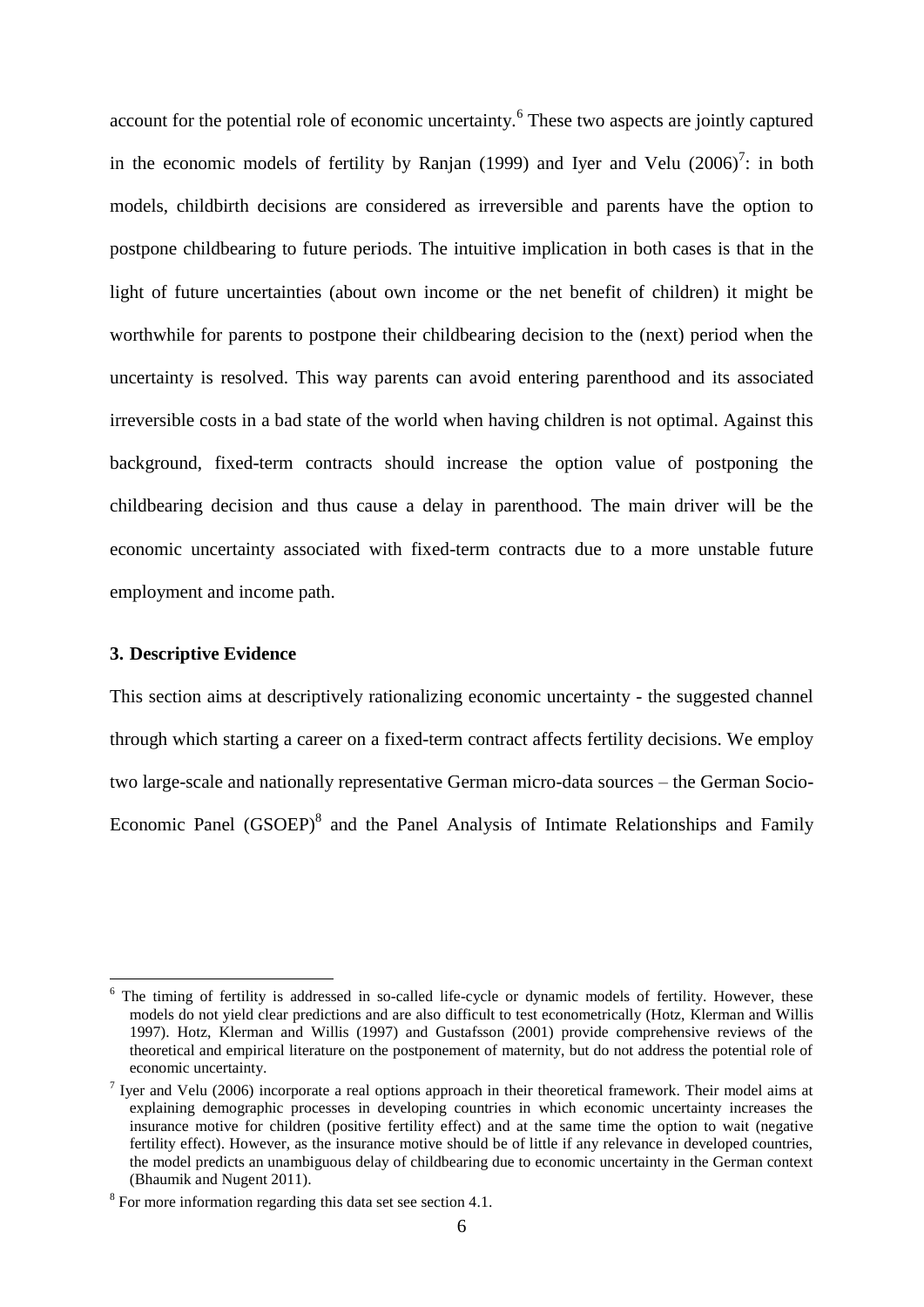Dynamics (pairfam) $9 -$  to shed light on a) the degree of economic uncertainty and the path dependency associated with a career start in a fixed-term employment and b) the role of economic security for the decision to have children.

#### **3.1 Fixed-term Contract and Economic Uncertainty**

To capture economic uncertainty we employ several subjective as well as objective measures. [Table 1](#page-9-0) shows the individual perception of job security and general economic situation by type of contract.<sup>10</sup> Over 47 per cent of all employees on a regular, permanent contract report that they are not concerned at all about the security of their job, whereas only 29 per cent of the temporary employed individuals do not worry about job security. In contrast, while almost one third of all individuals on a fixed-term contract are very concerned about their job security, this is only true for 12 per cent of workers on permanent contracts. A similar picture emerges if we look at the assessment of the general economic situation. While only 18 per cent of all permanent employees report that they are very concerned, over 27 per cent of their temporary colleagues do so. Thus, self-reported job and economic uncertainty is indeed much more pronounced among temporary than among permanent employees.

| <b>Table I</b> worries about job security and economic situation (in per cent) |           |           |               |  |  |
|--------------------------------------------------------------------------------|-----------|-----------|---------------|--|--|
|                                                                                | Very      | Somewhat  | Not concerned |  |  |
|                                                                                | concerned | concerned | at all        |  |  |
| A. Worries about Job Security                                                  |           |           |               |  |  |
| <b>Permanent Contract</b>                                                      | 11.9      | 41.0      | 47.1          |  |  |
| <b>Fixed-term Contract</b>                                                     | 29.1      | 42.4      | 28.6          |  |  |
| <b>B.</b> Worries about Economic Situation                                     |           |           |               |  |  |
| <b>Permanent Contract</b>                                                      | 17.8      | 56.0      | 26.3          |  |  |
| <b>Fixed-term Contract</b>                                                     | 27.3      | 54.1      | 18.6          |  |  |

<span id="page-9-0"></span>**Table 1** Worries about job security and economic situation (in per cent)

**Note:** GSOEP 1995-2012, employed men and women, 18-49 years.

<sup>&</sup>lt;sup>9</sup> The pairfam study (Huinink et al., 2011) covers the complex processes of partnership development, family formation, childrearing as well as intergenerational relations. It was first conducted in 2008/2009, and consists of three birth cohorts. The first wave of the birth cohort 1981-1983 which is used in this section comprises 1,238 childless women and 1,659 childless men.

<sup>10</sup> The corresponding survey questions in the GSOEP are: "*Are you concerned about job security*" and "*Are you concerned about your own economic situation*".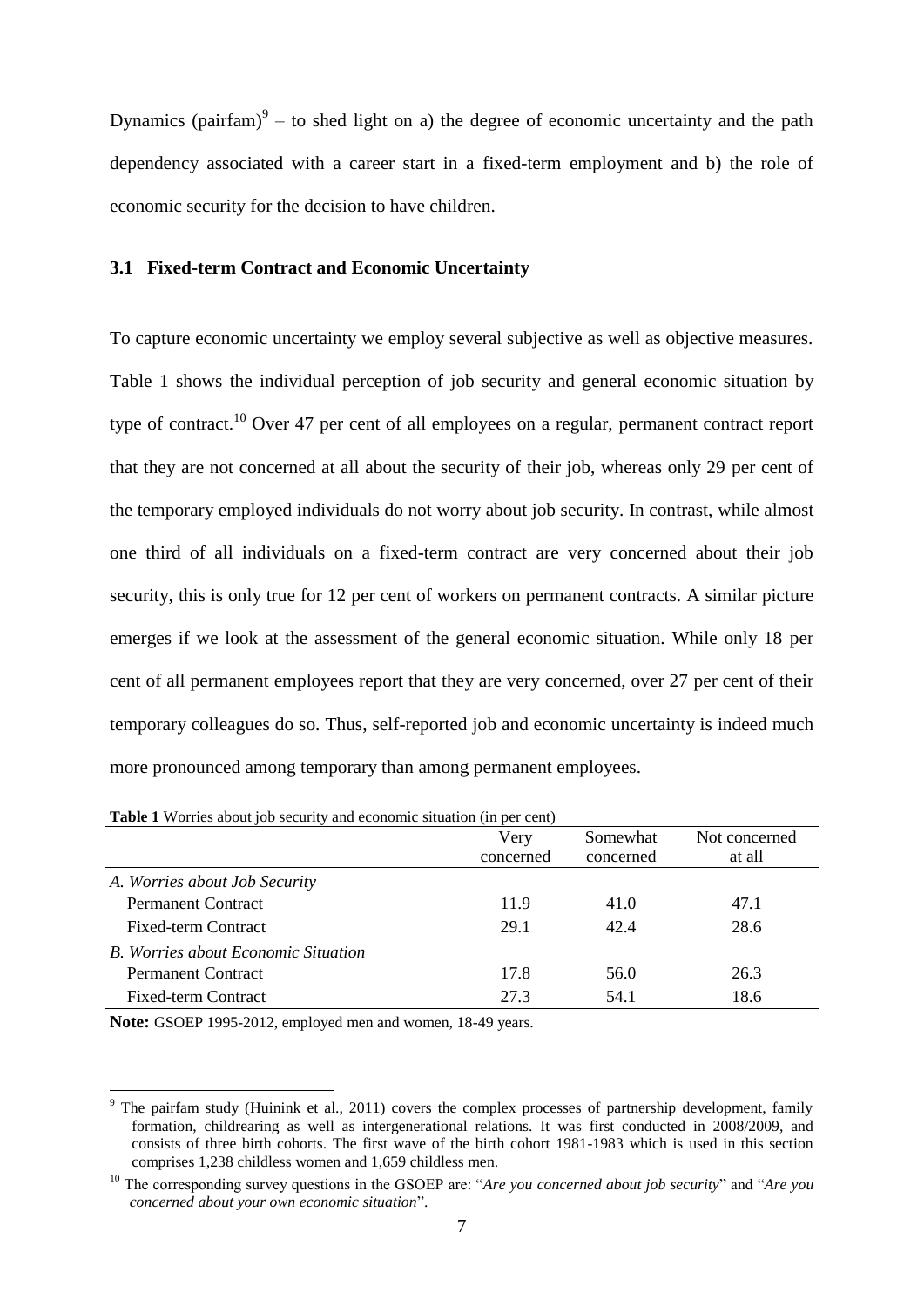We find a similar pattern when using several objective measures of economic uncertainty, namely income volatility, future unemployment risk and wages progression. Our first measure, income volatility, reflects the degree of uncertainty in wages attached to fixed-term employment. Following Bonin et al. (2007) we analyse the variance of the residual part of a Mincer wage regression using individual net and gross labour income. If the variance of the unexplained part for temporary employees exceeds the one for permanent workers income uncertainty is higher for the former.

|                            | Net wages | Gross wages |  |
|----------------------------|-----------|-------------|--|
| Mean values                |           |             |  |
| Permanent contract         | 1496.6    | 2341.5      |  |
| Fixed-term contract        | 1195.2    | 1867.4      |  |
| Variance                   |           |             |  |
| Permanent contract         | 0.240     | 0.274       |  |
| Fixed-term contract        | 0.346     | 0.387       |  |
| <i>Variance Ratio Test</i> |           |             |  |
| f-statistic                | 0.695     | 0.709       |  |
| p-value                    | 0.000     | 0.000       |  |

<span id="page-10-0"></span>**Table 2** Variance ratio test by type of contract

**Note:** GSOEP 1995-2012, employed men and women, 18-49 years.

[Table 2](#page-10-0) shows variances, test statistics and p-values for the variance ratio test. On average, wages of temporary employees are smaller than those of their colleagues with permanent contracts. Furthermore, the earnings risk is more volatile and therefore more uncertain for temporary workers. The formal test confirms this result since the f-statistic leads to a rejection of the null hypothesis of equal variances (p-value<0.001). Individuals with a fixed-term contract experience significantly higher earnings uncertainty compared to individuals in permanent jobs.

Descriptive evidence regarding future unemployment risk and future wages related to fixedterm employment is provided in [Table 3.](#page-11-0) We present future labour market outcomes for individuals whose first job in their career is on a temporary or on a permanent basis. The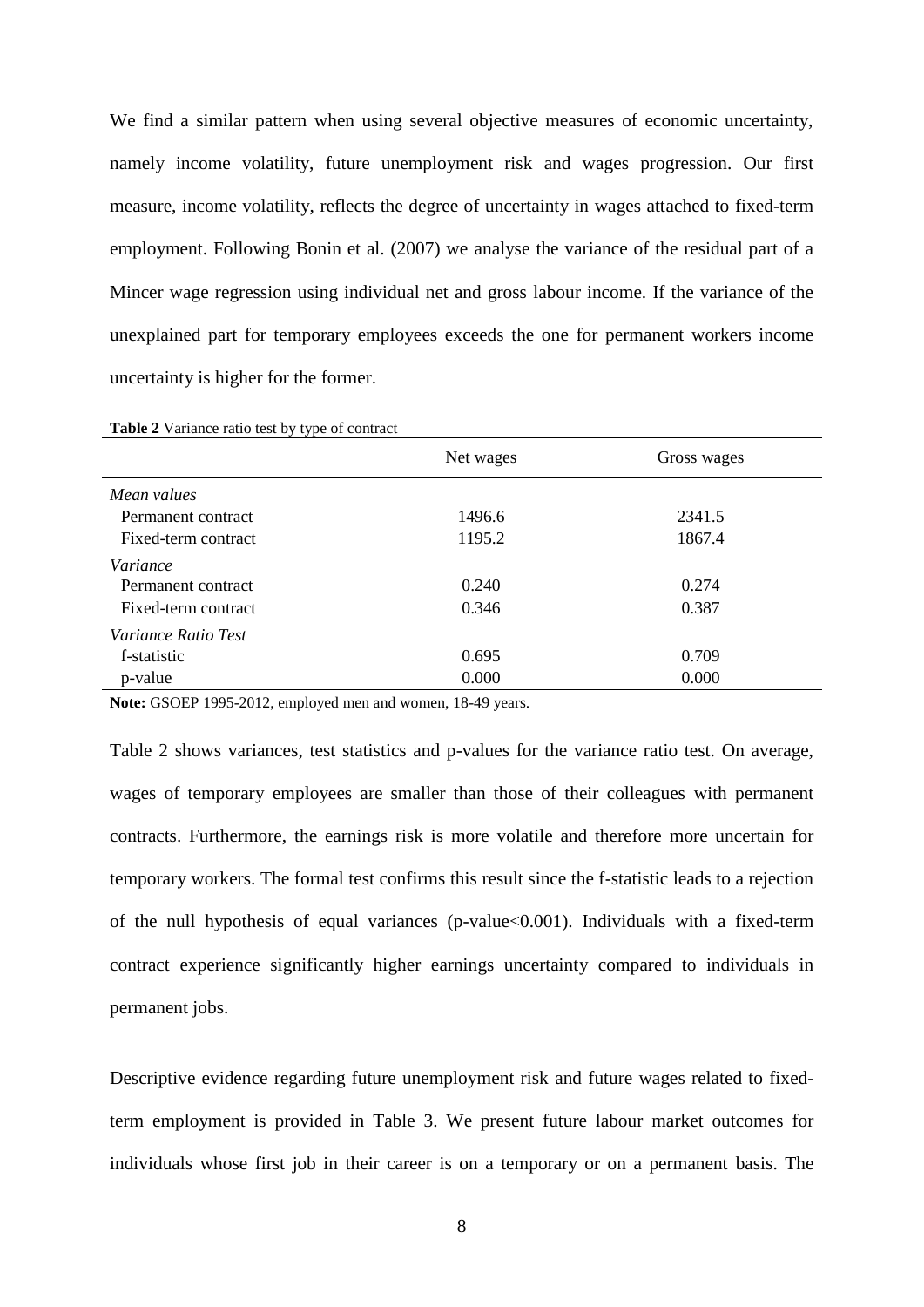picture that emerges supports the notion of a negative path dependency of starting a career on a fixed-term contract. The risk of subsequent unemployment is substantially higher if the first job has a limited duration. During the first 10 years after labour market entry these individuals are more likely to have had at least one unemployment spell than their colleagues who started with a permanent contract. On average, they have also experienced more periods of unemployment. In contrast, conditional on employment the net wages of both groups are only slightly different at the beginning of the career and converge over time [\(Table 3,](#page-11-0) Panel C). However, when including unemployed individuals in the wage calculations, the earnings gap widens [\(Table 3,](#page-11-0) Panel D). $^{11}$  Hence, while we do not find evidence for strong differences in actual wage profiles (see Booth, Francesconi, and Frank 2002; Pavlopoulos 2009), cumulative earnings and earnings' stability are much lower among those employees who entered the labour market on a fixed-term contract. Importantly, this seems to be mainly driven by an increased future unemployment risk.

|                                                             | <b>Table 5</b> I am dependency of starting a career with a FTC |                             |                             |                              |  |  |  |
|-------------------------------------------------------------|----------------------------------------------------------------|-----------------------------|-----------------------------|------------------------------|--|--|--|
| Starting a career with                                      | 3 years after<br>graduation                                    | 5 years after<br>graduation | 7 years after<br>graduation | 10 years after<br>graduation |  |  |  |
|                                                             |                                                                |                             |                             |                              |  |  |  |
| A. Incidence of at least 1 unemployment spell (in per cent) |                                                                |                             |                             |                              |  |  |  |
| Permanent contract                                          | 10.5                                                           | 17.4                        | 22.7                        | 26.8                         |  |  |  |
| Fixed-term contract                                         | 18.7                                                           | 26.3                        | 29.9                        | 35.6                         |  |  |  |
| B. Number of unemployment spells                            |                                                                |                             |                             |                              |  |  |  |
| Permanent contract                                          | 0.12                                                           | 0.26                        | 0.41                        | 0.65                         |  |  |  |
| Fixed-term contract                                         | 0.22                                                           | 0.44                        | 0.65                        | 0.99                         |  |  |  |
| C. Net wages                                                |                                                                |                             |                             |                              |  |  |  |
| Permanent contract                                          | 1377.1                                                         | 1494.9                      | 1605.4                      | 1791.6                       |  |  |  |
| Fixed-term contract                                         | 1284.1                                                         | 1415.9                      | 1584.6                      | 1747.6                       |  |  |  |
| D. Net wage ( $UE=0$ )                                      |                                                                |                             |                             |                              |  |  |  |
| Permanent contract                                          | 1234.6                                                         | 1268.6                      | 1361.3                      | 1514.2                       |  |  |  |
| Fixed-term contract                                         | 1036.9                                                         | 1156.6                      | 1297.8                      | 1419.9                       |  |  |  |

<span id="page-11-0"></span>**Table 3** Path dependency of starting a career with a FTC

**Note:** GSOEP 1995-2012, men and women, 18-49 years.

We included unemployed and inactive individuals in these earnings calculations by assigning them a zero labour market income.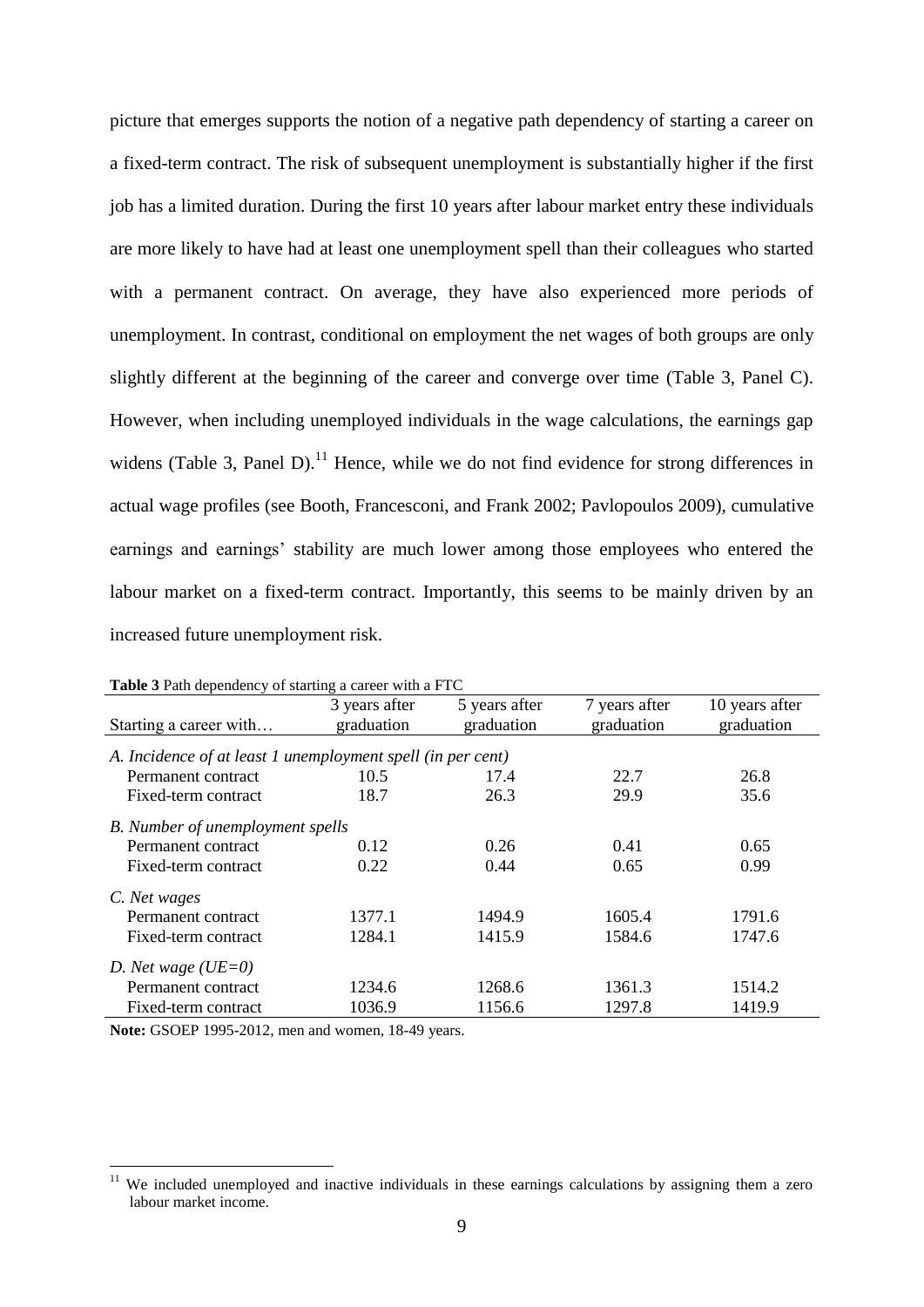To sum up, descriptive statistics suggest that holding a fixed-term contract is indeed associated with a high degree of uncertainty and negative future-career consequences. This holds for subjective as well as objective measures of economic uncertainty.

#### **3.2 Job Security and First Birth**

How does the economic situation affect fertility decisions of young couples? [Table 4](#page-12-0) lists the two most often stated prerequisites for having children (pairfam data). Both most important prerequisites for family formation are related to work life: parenthood has to be financially affordable and has to be compatible with work life.<sup>12</sup> The numbers differ only marginally by type of contract: for instance, 77 (77) per cent of the male (female) respondents in permanent employment report that the financial affordability must be satisfied before having a first child, while 78 (75) per cent with fixed-term contract do so. Hence, both groups do not differ in their desire for economic security and stability before having children. This suggests that young people do not self-select into fixed-term contracts with respect to these observable family and work related attitudes.

|                                                                       | Men  | <b>Women</b> |
|-----------------------------------------------------------------------|------|--------------|
| A. Financial affordability must be satisfied before first birth:      |      |              |
| Permanent contract                                                    | 76.9 | 76.9         |
| Fixed-term contract                                                   | 77.9 | 74.8         |
| B. Compatibility with work life must be satisfied before first birth: |      |              |
| Permanent contract                                                    | 64.6 | 64.0         |
| Fixed-term contract                                                   | 64.2 | 67.8         |

<span id="page-12-0"></span>**Table 4** Prerequisites for having children (in per cent)

**Note:** pairfam 2009, childless men and women, 24-29 years.

<u>.</u>

In contrary to this striking similarity are the differences in the answers on whether these prerequisites are satisfied or not [\(Table 5\)](#page-13-0). The gaps between individuals with fixed-term and permanent contracts are substantial. Male respondents with a fixed-term contract are 11 (8) percentage points less likely to rate the financial (job-related) situation as good enough to

 $12$  Examples for other, but less important prerequisites are the availability of child care or leisure-time interests.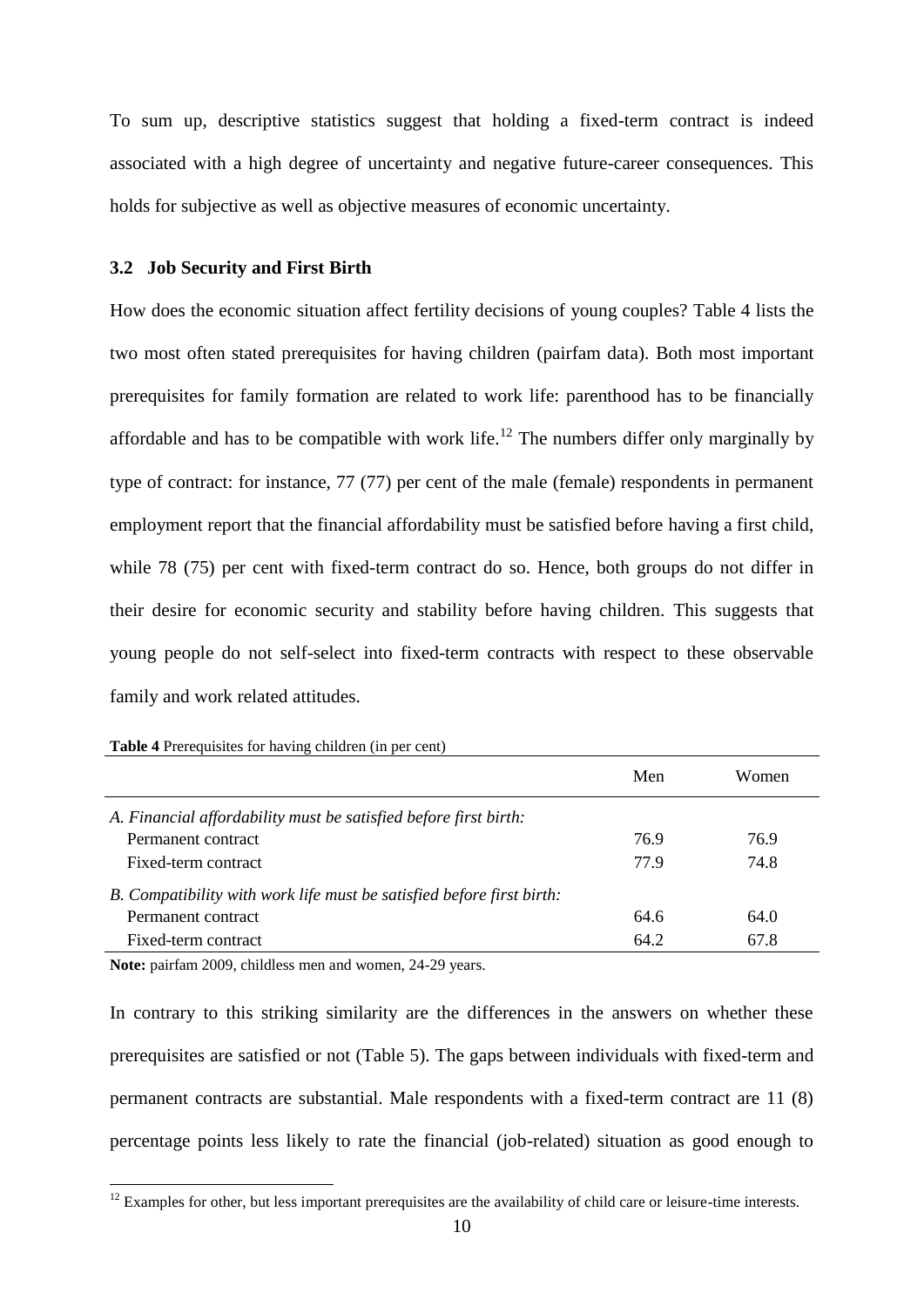become parents. Women with a fixed-term contract assess their financial preconditions to enter motherhood even worse than men: only 42 per cent report that the financial conditions allow them to have a baby. This is almost 20 percentage points less than women with a regular contract. This descriptive evidence indicates that job-related factors play a major role in young couples' decisions to have children. Independent of the type of the employment contract individuals prefer an economically secure situation for having children. However, the prerequisites are significantly less often satisfied for temporary than for permanent employees.

| <b>Table 5</b> Bausfaction of prerequisites for having emitted (in per cent) |      |       |
|------------------------------------------------------------------------------|------|-------|
|                                                                              | Men  | Women |
| A. Financial affordability is satisfied                                      |      |       |
| Permanent contract                                                           | 58.3 | 61.2  |
| Fixed-term contract                                                          | 47.3 | 41.5  |
| B. Compatibility with work life is satisfied                                 |      |       |
| Permanent contract                                                           | 59.8 | 54.9  |
| Fixed-term contract                                                          | 51.3 | 44.1  |
|                                                                              |      |       |

<span id="page-13-0"></span>**Table 5** Satisfaction of prerequisites for having children (in per cent)

**Note:** pairfam 2009, childless men and women, 24-29 years.

The descriptive analysis in this section suggests that (a) fixed-term contracts are indeed associated with increased economic uncertainty and that (b) economic uncertainty seems to deter young couples from entering parenthood. The resulting hypothesis that temporary employment induces a postponement of first birth (or even a negative fertility effect) will be empirically assessed in a regression framework in the next section.

#### **4. Data and Empirical Strategy**

#### **4.1 Data, Sample Restrictions, and Variables**

We employ the German Socio-Economic Panel (GSOEP) which provides annual and nationally representative panel data since 1984 (Wagner, Frick and Schupp 2007). In 2012 it covered more than 20,000 individuals living in over 12,000 households. GSOEP contains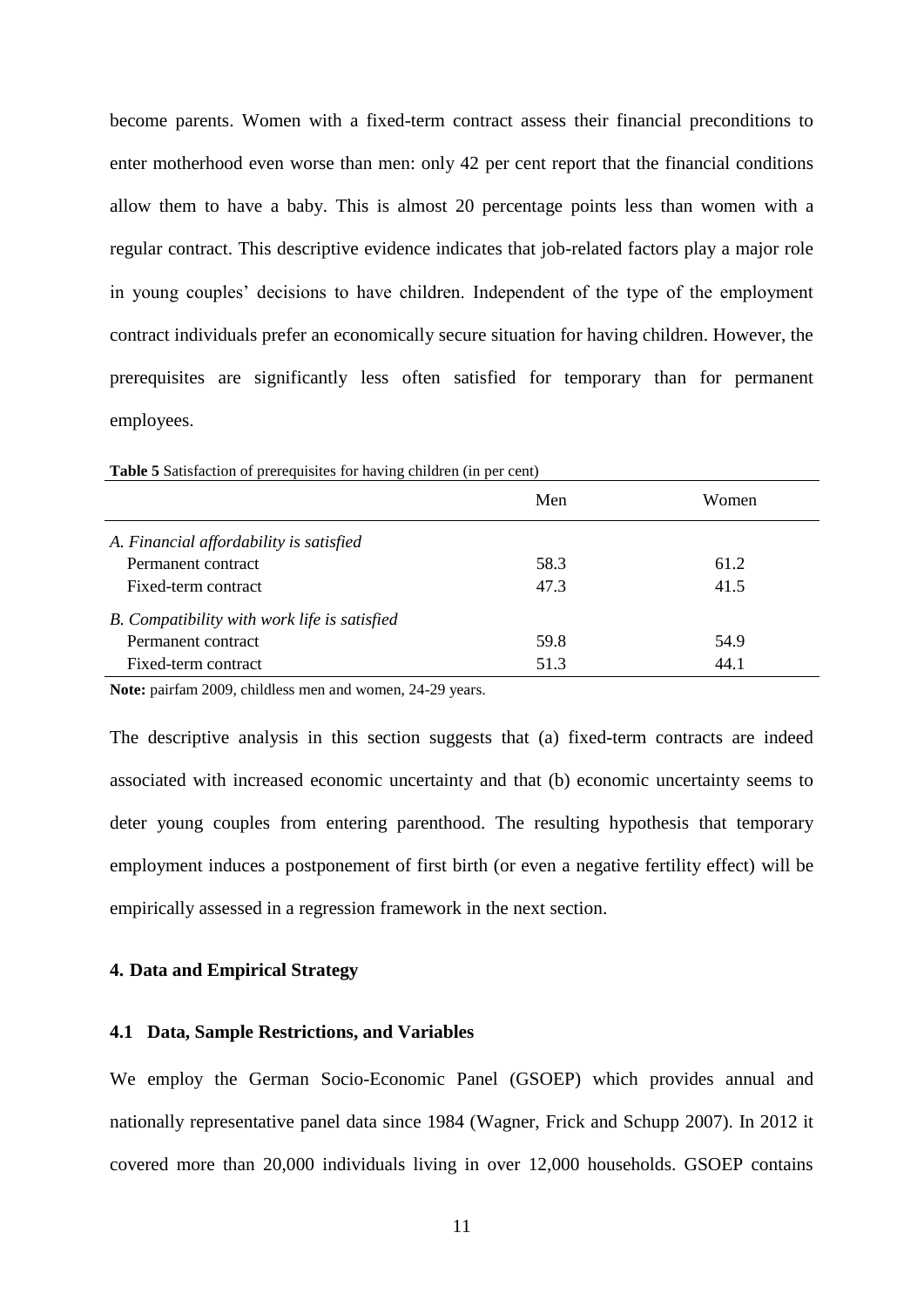detailed information about a variety of individual as well as household specific socioeconomic characteristics. Moreover, the respondents provide information about their labour market history as well as their current labour force status. Most importantly, we know whether their employment contract is permanent or temporary.

We focus on the waves 1995 to 2012 since consistent information on the type of the employment contract for all working individuals was only collected from 1995 onwards.<sup>13</sup> Our main sample consists of native women who are childless, 18 to 30 years old at the time of graduation and for whom information on subsequent fertility outcomes for at least 10 years after graduation is available.<sup>14</sup> Furthermore, we restrict the main analysis to women who have obtained at least a vocational degree.<sup>15</sup> The restriction concerning the age at graduation is motivated by the fact that we want to make sure that the biological preconditions for becoming pregnant and giving births are not too different in the 10 years following graduation. Women who finish their education after their  $31<sup>st</sup>$  birthday have a comparatively narrower biological time interval to postpone the birth of their first child. Furthermore, for these older women it seems more likely that fertility and education choices are made simultaneously. Finally, we end up with a balanced sample of 270 women whom we observe at the start of their career and at least once again 10 years after graduation.

The outcome variables are the following: First, to measure the timing of first births we create a set of dummy variables taking on the value 1 if a woman has had a first child in year z after graduation (we focus on the first 3 to 10 years after labour market entry). The dummy variable

1

<sup>&</sup>lt;sup>13</sup> Respondents who have not reported a job change were excluded from this question. Thus, switching from temporary to permanent at the same employer was not part of the questionnaire up to 1995.

<sup>&</sup>lt;sup>14</sup> To be precise, these women are childless and not pregnant when they enter the labour market. For those individuals who did not participate in each wave of the survey we filled in the missing fertility information retrospectively using the birth history reported in year 10 after graduation.

<sup>&</sup>lt;sup>15</sup> We apply these restrictions to increase the homogeneity of our small sample and to drop outliers (e.g., there are only 9 observations with elementary education). However, our main results hold when we relax all sample restrictions (see Section 5.3)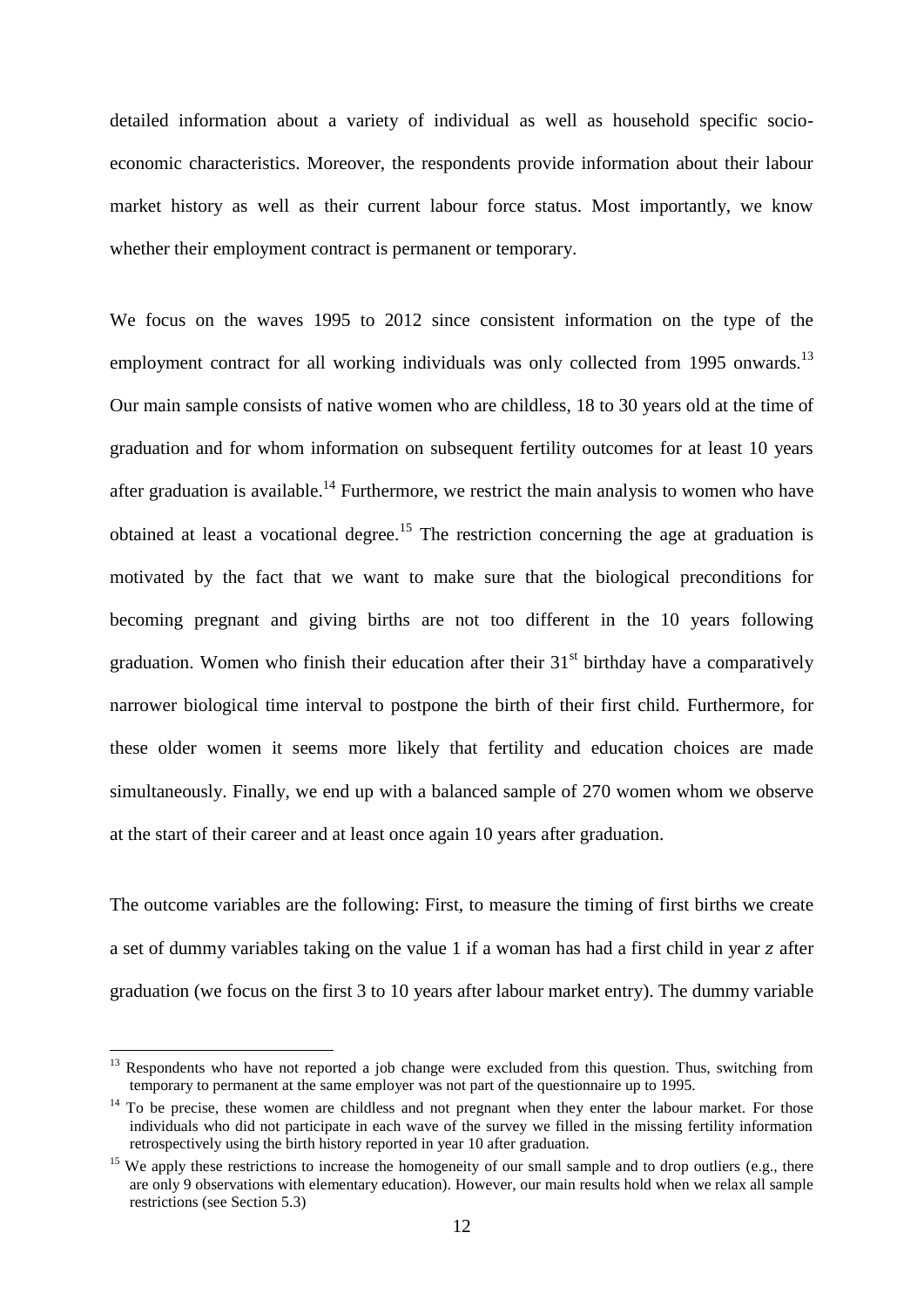is 0 if the woman is still childless in that particular year z. Second, to analyse the quantum effect, i.e. whether a postponement of first birth also translates into a decline in the realized number of children, we generate a set of variables indicating the number of children, again in every single year 4 to 10 after career start.<sup>16</sup> The dependent variables thus reflect the proportion of women who have had their first child after a certain amount of time after graduation as well as the average number of children.

The main explanatory variable is a binary variable indicating whether the first job after graduation is on a fixed-term employment contract or on a permanent contract (we also control for whether the respondent is unemployed after graduation).<sup>17</sup> A great advantage of the GSOEP data is the variety of unique information about the respondent. It allows us to include a large set of controls for individual, background, personality and first job characteristics as well as partnership status at labour market entry. All control variables are either predetermined (determined before labour market entry) or measured in the year of career start. Individual control variables are age at graduation, years of education and being born in East Germany.<sup>18</sup> As a proxy for the respondent's pre-determined family and career related background we include variables indicating whether her mother has tertiary education, whether her mother was employed when she was 15 years old, whether she has siblings and her mother's age at her own birth. Personality traits and self-reported attitudes are captured by the 'Big 5' and Kluckhohn's importance of life areas. More precisely, five dummy variables reflect the respondent's openness to new experience, agreeableness, conscientiousness, extraversion as well as neuroticism. Four binary variables indicate individual career and

1

 $16$  Due to the low number of first births 2 years after graduation (for the number-of-children estimations also 3 years after graduation), there is not enough variation to estimate the regression already at that point.

<sup>&</sup>lt;sup>17</sup> We use the expressions "year of graduation" and "year of labour market entry" interchangeably even though technically speaking we measure the information on the first job in the calendar year after graduation. The main reason for doing so is that we do not have information on the exact date of graduation. With our approach we want to make sure that the job information is indeed measured after graduation.

<sup>&</sup>lt;sup>18</sup> In the robustness checks we include migrants in the sample and add a control variable for migration background.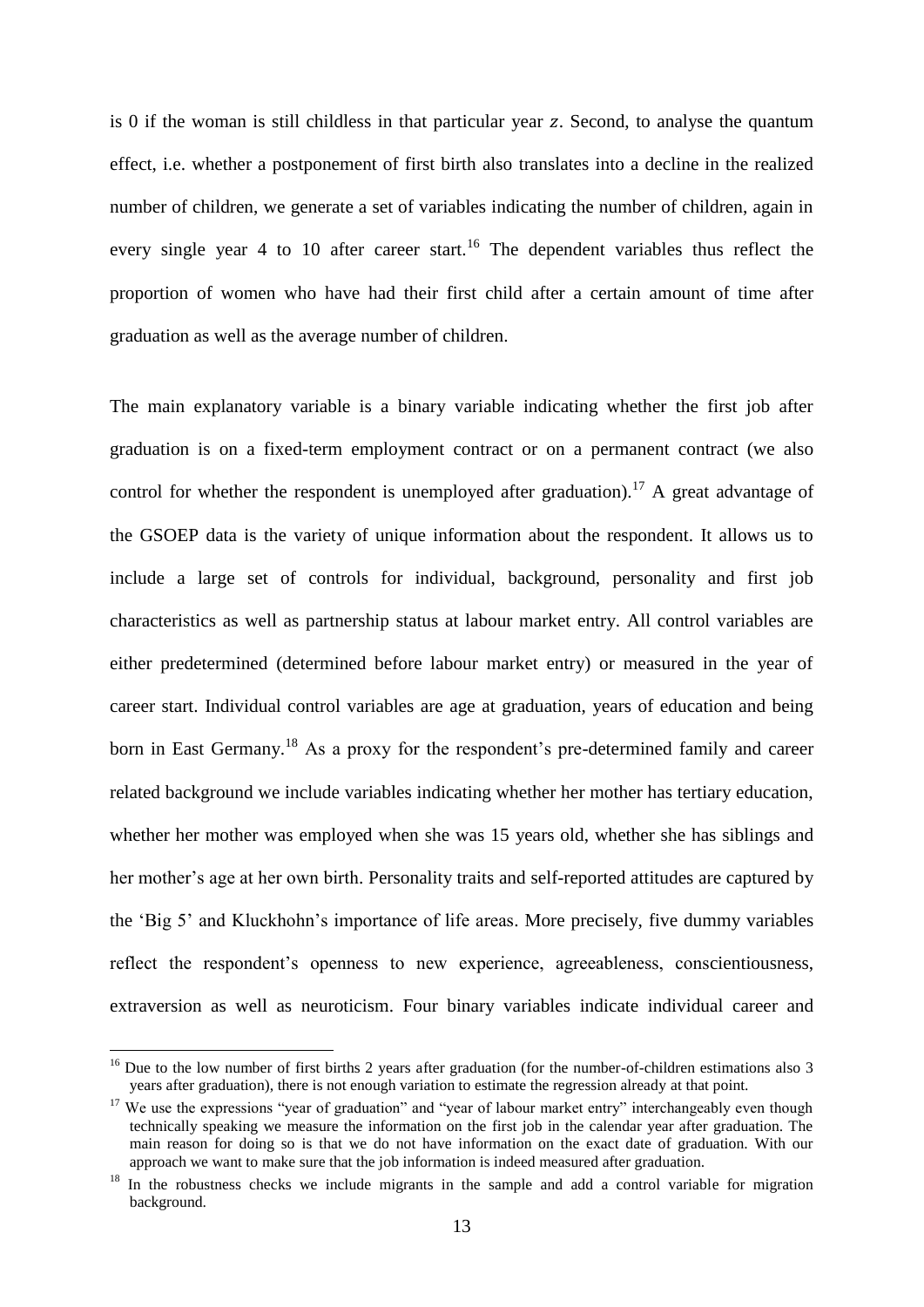family related attitudes and values. The latter take on the value 1 if a woman claims that having children, being in a happy partnership/marriage, the ability to afford something or making career is important or very important in her life.<sup>19</sup> In addition, a dummy variable indicates whether a woman is risk averse, i.e. reports a (very) low subjective willingness to take risks. As regards the characteristics of the first job, we include only very rough indicators, namely, dummy variables for blue versus white collar occupations and five industry dummies for the main economic sectors.<sup>20</sup> The prevalence of fixed-term employment differs across industries and occupational groups. Similarly, women with particular fertility preferences might self-select into particular industries and occupational groups. By controlling for these job characteristics we want to make sure that our results do not reflect spurious correlations between temporary jobs and fertility.<sup>21</sup> Finally, we include a dummy variable indicating whether the person is in a partnership at career start.

|                                  | First Job |                           | <b>First Job</b> |                            |           | Unemployed |          |                  |    |
|----------------------------------|-----------|---------------------------|------------------|----------------------------|-----------|------------|----------|------------------|----|
|                                  |           | <b>Permanent Contract</b> |                  | <b>Fixed-term Contract</b> |           |            |          | after Graduation |    |
|                                  | Mean      | <b>SD</b>                 | N                | Mean                       | <b>SD</b> | N          | Mean     | <b>SD</b>        | N  |
| First Birth after 3 years        | 0.134     | 0.342                     | 179              | 0.169                      | 0.377     | 77         | $\Omega$ | $\theta$         | 14 |
| First Birth after 5 years        | 0.318     | 0.467                     | 179              | 0.260                      | 0.441     | 77         | 0.071    | 0.267            | 14 |
| First Birth after 7 years        | 0.447     | 0.499                     | 179              | 0.416                      | 0.496     | 77         | 0.286    | 0.469            | 14 |
| First Birth after 10 years       | 0.603     | 0.491                     | 179              | 0.545                      | 0.501     | 77         | 0.643    | 0.497            | 14 |
| Number of Children after 5 years | 0.374     | 0.590                     | 179              | 0.325                      | 0.595     | 77         | 0.071    | 0.267            | 14 |
| Number of Children after 7 years | 0.587     | 0.724                     | 179              | 0.571                      | 0.751     | 77         | 0.286    | 0.469            | 14 |
| Number of Children after 10 year | 0.922     | 0.890                     | 179              | 0.857                      | 0.928     | 77         | 0.714    | 0.611            | 14 |

**Table 6** Descriptive statistics of outcome variables by type of contract and employment status

**Note:** Main sample, including native women with at least secondary education, younger than 31 years old and childless at graduation.

Table 6 contains summary statistics of the fertility measures by type of contract and employment status after graduation. The share of women in regular jobs who enter

<sup>&</sup>lt;u>.</u> <sup>19</sup> Questions on personality traits and attitudes are not included every wave of the survey. However, in order to exclude possible feedback effects of personal labour market or partnership experiences on personality traits and family and career attitudes, we only use the first available observation. According to the psychological literature personality traits are stable in adulthood. The majority of women answer this question around the age of 21 or younger.

 $20$  The 5 main industries are generated according to the classification of the Federal Statistical Office (destatis). These are manufacturing, construction, trade and transportation, financial services, and public and other services. We dropped the only respondent working in the agricultural sector.

<sup>&</sup>lt;sup>21</sup> However, our main results are robust to excluding these industry and occupational dummy variables (see [Table A3](#page-36-0) in the Appendix).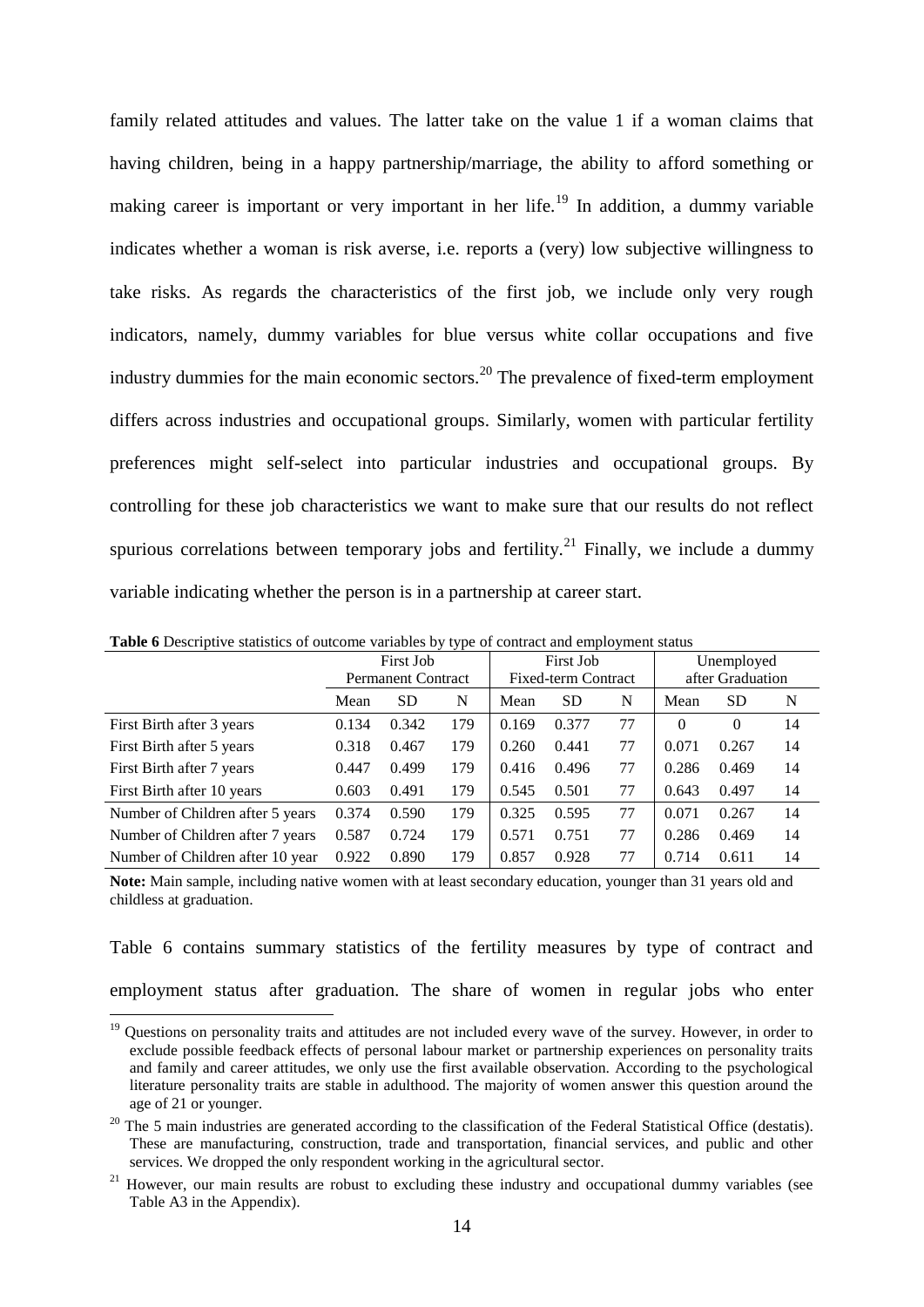parenthood increases from 13 per cent within the first 3 years after graduation to more than 60 per cent after 10 years. Already 4 years after graduation women starting on a permanent contract have become mothers with a larger likelihood. The gap remains constantly around 4 percentage points. A similar, albeit much weaker, pattern emerges when we consider the total number of children (Table 6, lower panel).

#### **4.2 Empirical Strategy**

We examine the fertility effects of starting a career on a fixed-term contract more thoroughly in a regression framework. Our basic empirical strategy is to compare women entering the labour market on a fixed-term contract with their counterparts on permanent contracts in terms of their short- to medium-run fertility behaviour. The empirical set-up is comparable to the papers studying future effects of adverse labour market conditions at the beginning of the career (see e.g., Kahn 2010; Liu, Salvanes and Sørensen 2012; Stevens 2007). We take advantage of the fact that fixed-term employment tremendously increased over the last 15 years but not all regions and industry were equally affected. Thus, a substantial part of the variation in starting a career with a fixed-term contract is caused by this exogenous, labour demand driven increase in temporary employment. The underlying empirical model can be described in a very simple linear regression form as follows:

$$
y_{it_0+z} = \beta F T_{it_0} + \gamma U E_{it_0} + \delta' X_{it_0} + \varphi_{st_0} + \mu_{t_0} + \varepsilon_{it_0}
$$
 (1)

 $y_{it_0+z}$  denotes the outcome of interest for woman i in period  $t_0 + z$ , where z indicates the year after graduation or end of vocational training.  $FT_{it}$  is an indicator variable for starting a career in a fixed-term employment and  $UE_{it}$  indicates whether an individual experiences an unemployment spell after graduation. Therefore, the base category in our regressions will be starting the career with a permanent contract. Further,  $X_{it}$  are observed pre-determined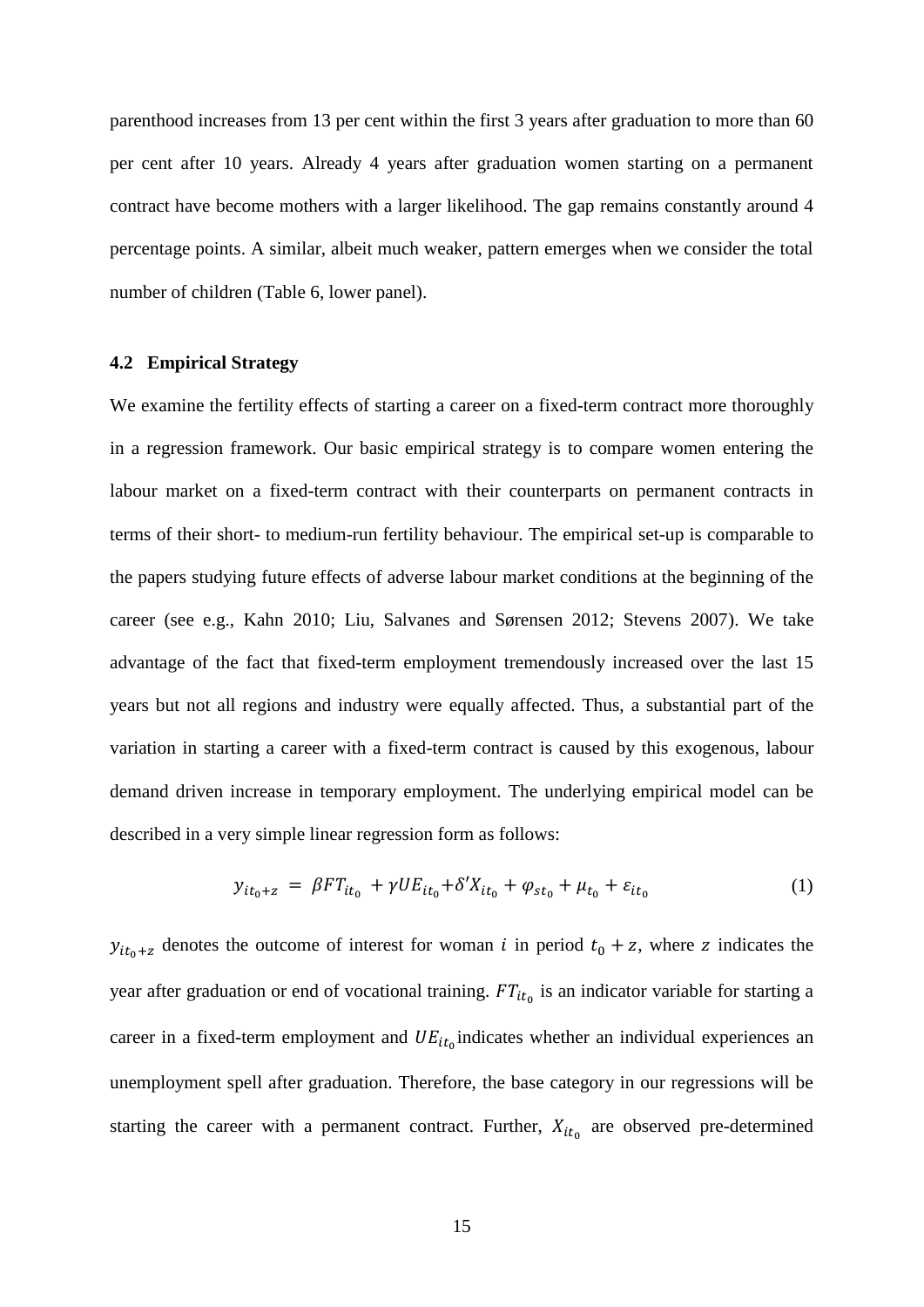individual and job characteristics measured in  $t_0$ ,  $\varphi_{st_0}$  is the federal state of the first job,  $\mu_{t_0}$  is the year of graduation, and finally  $\varepsilon_{it_0}$  is the unobserved error term.

It is crucial to include variables which influence the probability of holding a fixed-term contract and might simultaneously correlate with the fertility decision. Not controlling for these variables may leave them in the error term as confounding factors which may cause spurious correlations between fertility and holding a fixed-term contract at labour market entry. If workers with particular characteristics or preferences for children self-select into particular types of contracts, our estimates would be biased. This aspect has been mainly ignored in previous studies analysing the role of fixed-term employment on fertility outcomes. For example, one might think of an individual which is strongly risk averse and therefore will hardly accept a fixed-term contract. She will be searching for a job until she finds an adequate permanent employment. But at the same time risk aversion might make her less likely to have a child since entering parenthood is obviously related to a high degree of uncertainty. This would cause a positive bias and our results would underestimate the true effect. In contrast, we can expect a negative bias if, let's say, a freedom and flexibility loving woman is more likely to accept a fixed-term contract and also less likely to have a high preference for children. Fortunately, the GSOEP data allows us to control for a variety of individual characteristics and preference indicators. Thus, all regressions include controls for the degree of risk aversion as well as personality traits and general attitudes. For instance, family preferences are controlled for by Kluckhohn's importance of life areas measures. Furthermore, we test whether any of the pre-determined observable characteristics significantly affects the likelihood of starting the career on a fixed-term contract ([Table A1](#page-34-0) in the Appendix): Almost none of the coefficients are significantly different from zero; the exception being age at graduation (weakly significant positive effect) and agreeableness (significantly negative coefficient). This result is re-assuring and important as it provides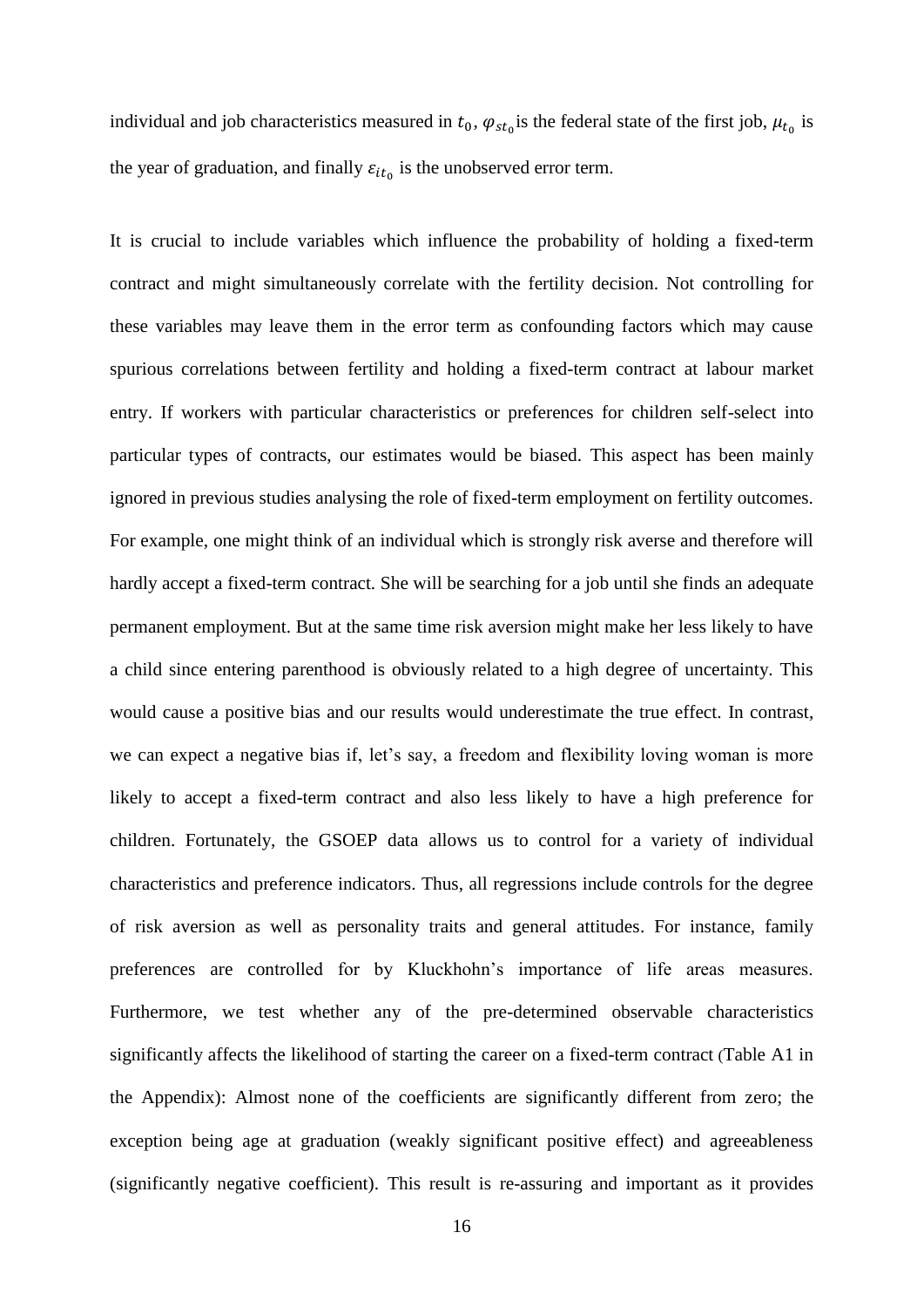further supporting evidence against the possibility of fertility related self-selection into fixedterm contracts at labour market entry. Summing up, we cannot claim to estimate the causal of fixed-term employment on fertility outcomes as we lack truly exogenous variation in temporary contracts. However, controlling for a large set of traits and attitudes and given the insignificance of predetermined characteristics for working under a specific type of contract we believe that our results are suggestive of a causal effect.

We run separate regressions for all outcome variables using a standard probit model to estimate the association between starting a career on a fixed-term contract and the probability of entering parenthood. Since women only have a nonnegative integer number of children we apply a maximum likelihood procedure with an underlying Poisson distribution for the estimations on the number of children. We use robust standard errors to account for potential heteroscedasticity.<sup>22</sup>

#### **5. Main Results**

1

#### **5.1 Probability of entering motherhood**

In this section we present the results of the regression analysis. [Table 7](#page-20-0) shows the main results of 8 separate probit regressions. Each cell reports the average marginal effect of starting the career with a fixed-term contract on the probability of having a first birth during the first 'z' years after graduation.23 The first column reports the results from the specification including individual, background, and job characteristics. In the second column we add personality traits and attitudes. Finally, in the last column (III) we also add a control for partnership status. Column III is our preferred specification since it contains all relevant control variables.

 $22$  Basically, we use the same sample of 270 women in all estimations. In practice, the number of observations slightly differs between the estimations in the main table since the maximum likelihood procedure cannot use all observations.

 $23$  Strictly speaking, we estimate the correlation between starting a career with a fixed-term contract and the probability of having had a first child within z years after graduation.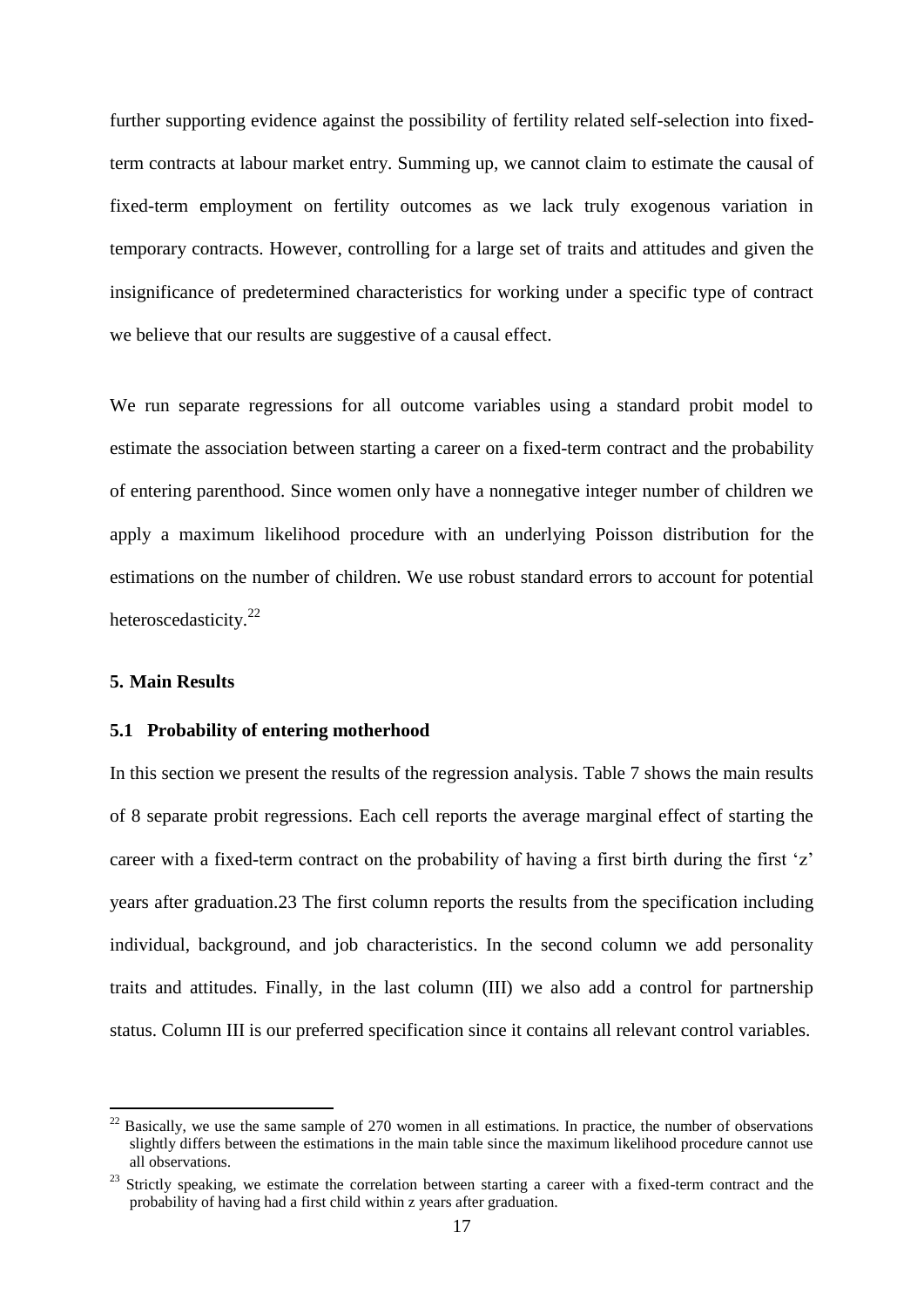The first finding is that the estimates are quite stable across the different specifications suggesting that the results are not purely driven by selection based on observable characteristics, personality traits and attitudes. Going from the top to the bottom of the table we proceed further in time. While the first row reports the average marginal effects on first birth probability 3 years after graduation, the last row reports the marginal effects after 10 years. The association between the first birth probability and starting the career on a fixedterm contract is zero up to 3 years after graduation since in these years the vast majority of women are still childless and work in their first job. But already after 4 years the size of the marginal effect increases considerably. 5 years after graduation onwards the relationship is negative and becomes significantly different from zero. For women entering the labour market with a fixed-term contract, the probability of having entered motherhood within 5 years after graduation is smaller by 16 percentage points. The gap in year 10 after graduation is still at 12 percentage points. Hence, after a starting phase women who started their career on a fixed-term contract are significantly less likely to have become mothers compared to women on permanent first contracts. We interpret this finding as a postponement effect due to temporary jobs.

|                | (I)        | (II)        | (III)       |
|----------------|------------|-------------|-------------|
| after 3 years  | $-0.019$   | 0.000       | $-0.021$    |
|                | (0.050)    | (0.044)     | (0.044)     |
| after 4 years  | $-0.087$   | $-0.082$    | $-0.096*$   |
|                | (0.059)    | (0.050)     | (0.050)     |
| after 5 years  | $-0.139**$ | $-0.159***$ | $-0.164***$ |
|                | (0.060)    | (0.052)     | (0.052)     |
| after 6 years  | $-0.105*$  | $-0.118**$  | $-0.121**$  |
|                | (0.064)    | (0.055)     | (0.055)     |
| after 7 years  | $-0.120*$  | $-0.130**$  | $-0.143**$  |
|                | (0.066)    | (0.062)     | (0.060)     |
| after 8 years  | $-0.145**$ | $-0.150**$  | $-0.156**$  |
|                | (0.067)    | (0.064)     | (0.062)     |
| after 9 years  | $-0.112*$  | $-0.106*$   | $-0.113*$   |
|                | (0.067)    | (0.064)     | (0.062)     |
| after 10 years | $-0.121*$  | $-0.116*$   | $-0.122**$  |
|                | (0.066)    | (0.063)     | (0.061)     |

<span id="page-20-0"></span>**Table 7** Probability of first birth 3 to 10 years after graduation; average marginal effects for FTC (Probit)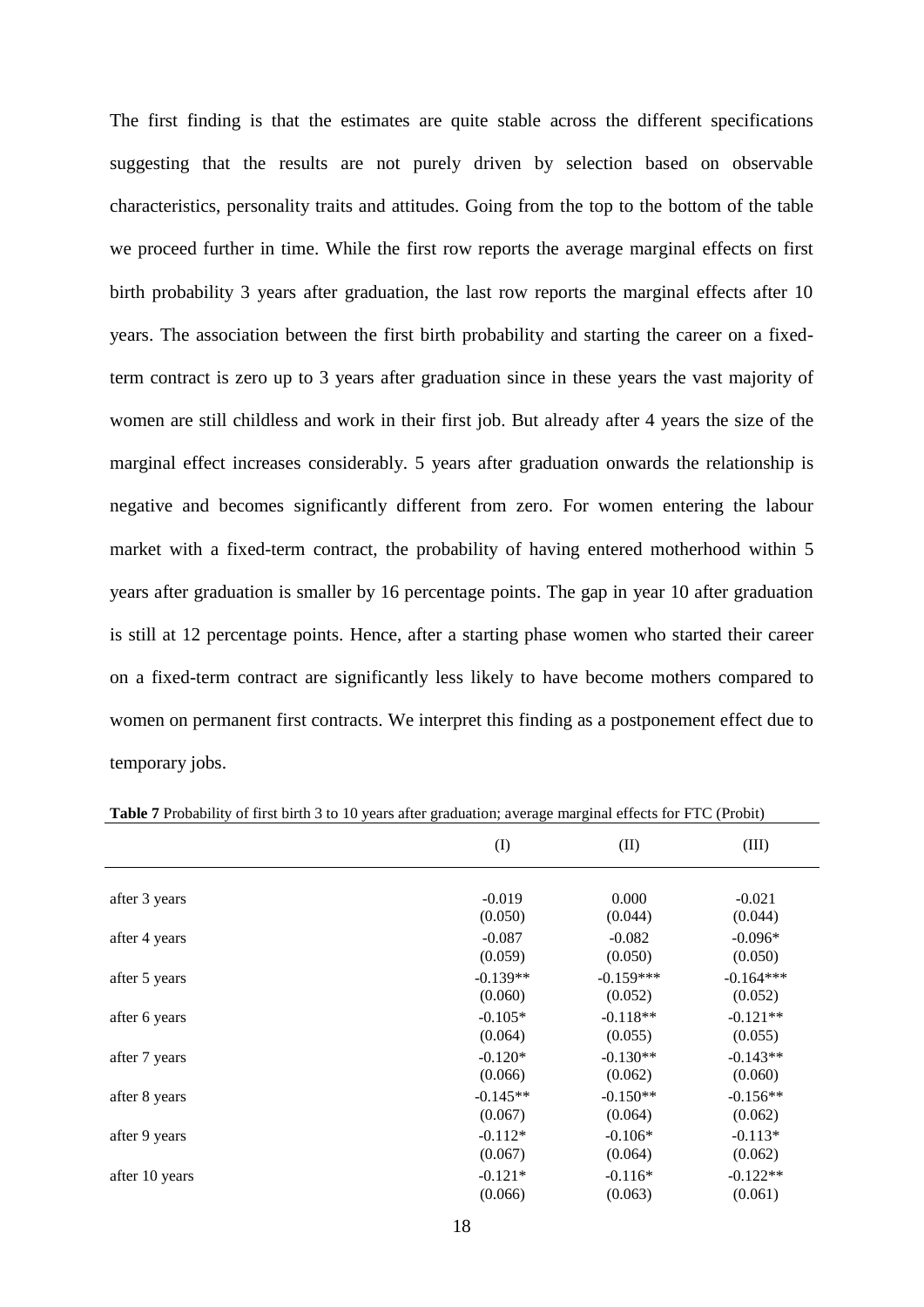| Job characteristics            | YES | YES | YES |
|--------------------------------|-----|-----|-----|
| Personality traits & attitudes | NΟ  | YES | YES |
| Partnership status             | NΟ  | NO  | YES |

**Note:** Robust standard errors in parentheses; \*\*\* p<0.01, \*\* p<0.05, \* p<0.1; female sample, no migrants; all regressions contain controls for individual characteristics, background characteristics, state-of-first-job and yearof-graduation dummies.

All coefficients of the other explanatory variables not reported in [Table 7](#page-20-0) show the expected sign (see [Table A2](#page-35-0) in the appendix): $^{24}$  For instance, all else equal, older graduates are more likely, and better educated are less likely to enter parenthood within 5 years. Family background seems to play no role for the own decision to have a child, but personality does: open-minded and conscientious women are less likely to have a child 5 years after they finish their education. Furthermore, attitudes and values seem to matter. While women for whom the family is very important are significantly more likely to have entered motherhood during the 5-years period, women for whom career is very important are significantly less likely to do so. Finally, having a partner at the moment of labour market entry increases the probability of becoming mother in the first 5 years after graduation. According to economic theories of fertility temporary jobs could affect fertility decisions through reduced first-job income. In the main regression we do not control for individual's income explicitly since it might be endogenous. However, we include the most important predictors of average income such as education, age, occupation, industry, personality traits and attitudes. Hence, we implicitly control for an individual's earnings potential, but leave out all remaining idiosyncratic variation in earnings which is probably highly endogenous. For completeness, we present results controlling for net labour income (wages) at labour market entry in Section 5.3.<sup>25</sup>

 $24$  [Table A2](#page-35-0) in the appendix provides an example of a complete regression table on first birth probability 5 years after graduation.

 $^{25}$  Including net labour income (wages) as additional control variable does not change the coefficient of fixedterm employment.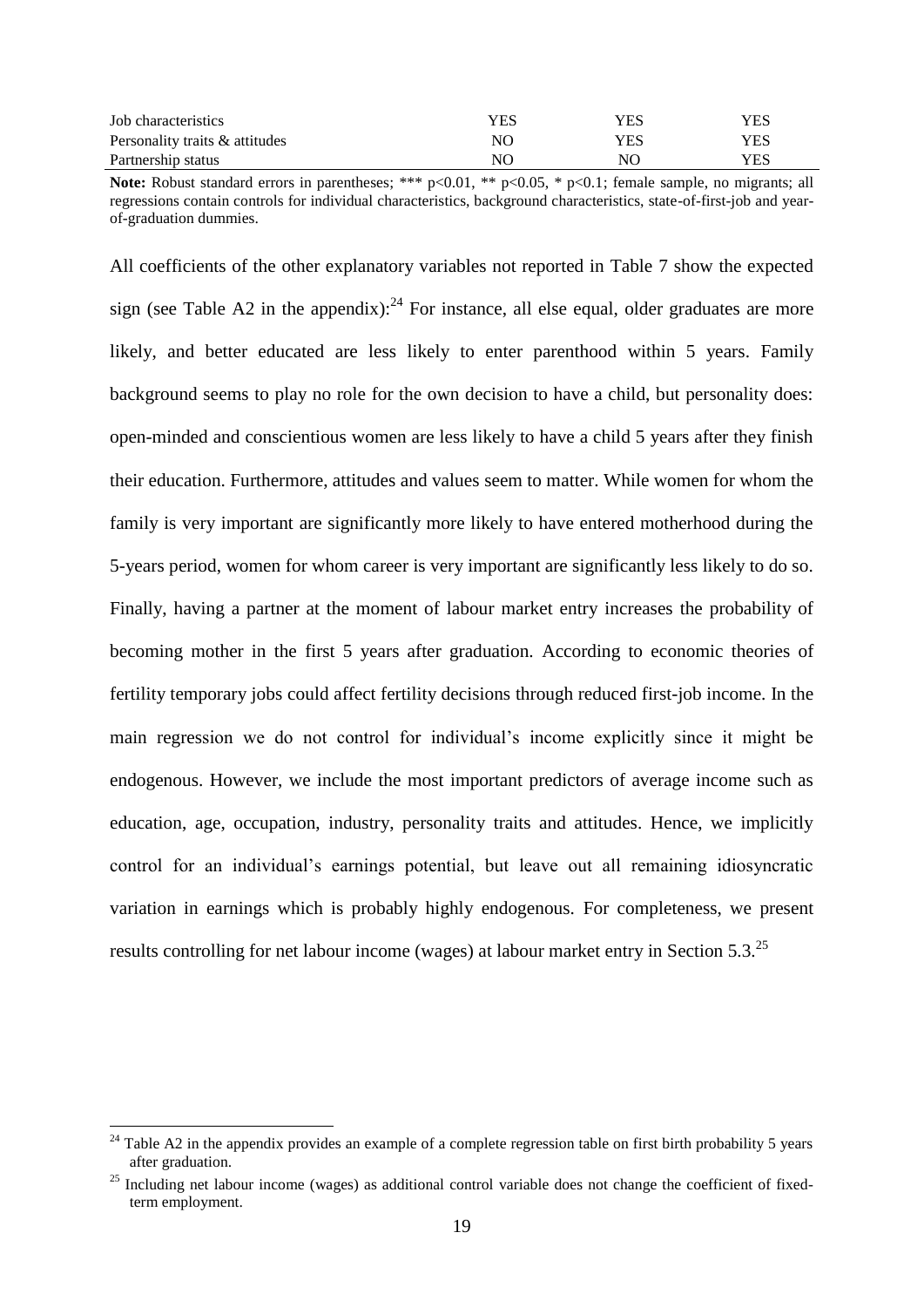#### **5.2 Number of children**

Does the delay in entering motherhood translate into a decline in the number of children? The evidence presented in [Table 8](#page-22-0) reveals significantly negative effects of entering the labour market on a fixed-term contract on number of children up to ten years after graduation. In comparison to the previous estimates, these results are slightly weaker and not as significant throughout all specification. Again, the effect does not kick in before year 5 after graduation. In the full specification (column III), the estimated coefficient remains significantly different from zero (expect for year 6) and increases continuously. For instance, starting a career in a fixed-term job reduces the number of children 5 years after graduation by 0.17 and after 10 years even by one quarter of a child. This indicates that the observed postponement does translate into lower fertility. Since we do not observe women until the end of their reproductive age our analysis does not allow us making any statements about completed fertility. However, the significant reduction in the number of children 10 years after graduation points to a potential reduction in total fertility as well.

|                                | (I)        | (II)           | (III)      |
|--------------------------------|------------|----------------|------------|
| after 4 years                  | $-0.061$   | $-0.073$       | $-0.101$   |
|                                | (0.081)    | (0.067)        | (0.069)    |
| after 5 years                  | $-0.115$   | $-0.150*$      | $-0.167**$ |
|                                | (0.093)    | (0.077)        | (0.077)    |
| after 6 years                  | $-0.046$   | $-0.077$       | $-0.099$   |
|                                | (0.095)    | (0.080)        | (0.080)    |
| after 7 years                  | $-0.126$   | $-0.155$       | $-0.177*$  |
|                                | (0.106)    | (0.102)        | (0.094)    |
| after 8 years                  | $-0.205*$  | $-0.224**$     | $-0.225**$ |
|                                | (0.114)    | (0.107)        | (0.100)    |
| after 9 years                  | $-0.187$   | $-0.204*$      | $-0.214*$  |
|                                | (0.123)    | (0.121)        | (0.116)    |
| after 10 years                 | $-0.222*$  | $-0.244*$      | $-0.247*$  |
|                                | (0.134)    | (0.132)        | (0.127)    |
| Job characteristics            | <b>YES</b> | <b>YES</b>     | <b>YES</b> |
| Personality traits & attitudes | NO.        | <b>YES</b>     | <b>YES</b> |
| Partnership status             | NO.        | N <sub>O</sub> | <b>YES</b> |

<span id="page-22-0"></span>**Table 8** Number of children 4 to 10 years after graduation; average marginal effects for FTC (Poisson)

**Note:** Robust standard errors in parentheses; \*\*\* p<0.01, \*\* p<0.05, \* p<0.1; female sample, no migrants; all regressions contain controls for individual characteristics, background characteristics, state-of-first-job and yearof-graduation dummies.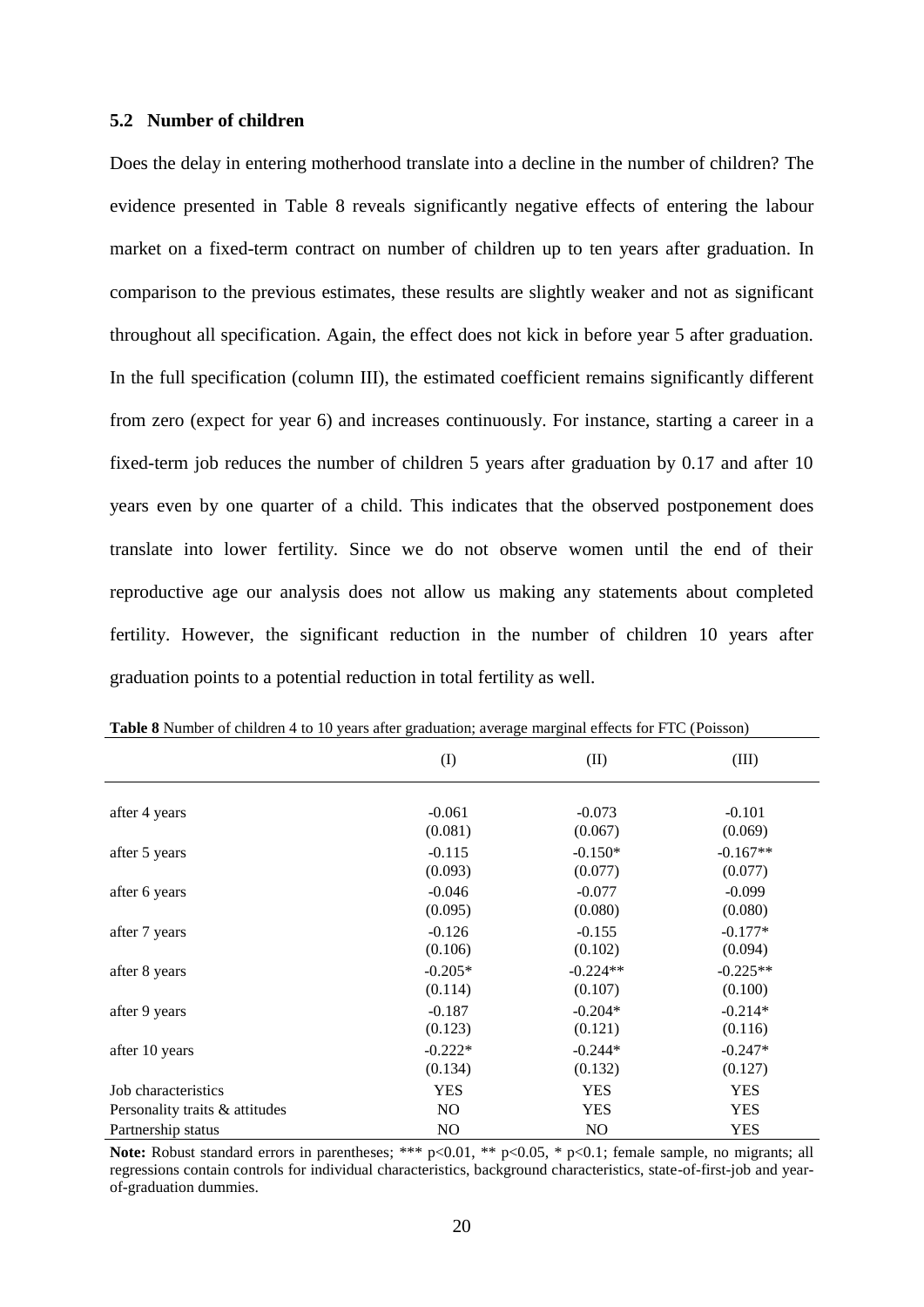#### **5.3 Robustness Checks**

In this section we test the sensitivity of our main results in several ways. First, we test whether our main results which were based on a homogenous population subsample (natives with at least secondary education) are affected when we include individuals with migratory background and primary education (full sample). Second, we relax the age at graduation limitation to see whether our main results are robust to including women who finish their education or training after age 30. The results for both tests are shown in [Table 9.](#page-23-0)

<span id="page-23-0"></span>

| <b>Table 9</b> Sensitivity analysis; average marginal effects of Probit and Poisson regressions for FTC |  |  |
|---------------------------------------------------------------------------------------------------------|--|--|
|---------------------------------------------------------------------------------------------------------|--|--|

| Dependent variable            |                              | <b>First Birth</b>                     |                                         |                        | Number of Children                    |                                        |
|-------------------------------|------------------------------|----------------------------------------|-----------------------------------------|------------------------|---------------------------------------|----------------------------------------|
| Sample                        | (1)<br><b>Full</b><br>sample | (II)<br>Age at<br>Graduation<br>$<$ 35 | (III)<br>Age at<br>Graduation<br>$<$ 40 | (IV)<br>Full<br>sample | (V)<br>Age at<br>Graduation<br>$<$ 35 | (VI)<br>Age at<br>Graduation<br>$<$ 40 |
| after 3 years                 | $-0.007$<br>(0.039)          | $-0.007$<br>(0.042)                    | 0.001<br>(0.043)                        |                        |                                       |                                        |
| after 4 years                 | $-0.066$                     | $-0.092*$                              | $-0.081$                                | $-0.050$               | $-0.097***$                           | $-0.077$                               |
|                               | (0.044)                      | (0.051)                                | (0.052)                                 | (0.058)                | (0.038)                               | (0.059)                                |
| after 5 years                 | $-0.129***$                  | $-0.149***$                            | $-0.138***$                             | $-0.119*$              | $-0.160***$                           | $-0.149*$                              |
|                               | (0.048)                      | (0.052)                                | (0.053)                                 | (0.069)                | (0.060)                               | (0.090)                                |
| after 6 years                 | $-0.118**$                   | $-0.118**$                             | $-0.097*$                               | $-0.081$               | $-0.069$                              | $-0.042$                               |
|                               | (0.048)                      | (0.053)                                | (0.054)                                 | (0.082)                | (0.078)                               | (0.080)                                |
| after 7 years                 | $-0.137***$                  | $-0.129**$                             | $-0.117**$                              | $-0.147$               | $-0.154$                              | $-0.131$                               |
|                               | (0.052)                      | (0.059)                                | (0.059)                                 | (0.093)                | (0.096)                               | (0.096)                                |
| after 8 years                 | $-0.123**$                   | $-0.146**$                             | $-0.126**$                              | $-0.138$               | $-0.209**$                            | $-0.176*$                              |
|                               | (0.053)                      | (0.061)                                | (0.061)                                 | (0.099)                | (0.099)                               | (0.100)                                |
| after 9 years                 | $-0.086$                     | $-0.088$                               | $-0.072$                                | $-0.117$               | $-0.160$                              | $-0.131$                               |
| after 10 years                | (0.054)                      | (0.061)                                | (0.062)                                 | (0.108)                | (0.113)                               | (0.113)                                |
|                               | $-0.102*$                    | $-0.094$                               | $-0.075$                                | $-0.167$               | $-0.190$                              | $-0.156$                               |
|                               | (0.052)                      | (0.060)                                | (0.061)                                 | (0.115)                | (0.124)                               | (0.124)                                |
| $\mathbf{r}$ . $\mathbf{r}$ . |                              |                                        |                                         |                        |                                       |                                        |

Note: Robust standard errors in parentheses; \*\*\* p<0.01, \*\* p<0.05, \* p<0.1; female sample; all regressions contain controls for individual characteristics, background characteristics, job characteristics, personality traits and attitudes, partnership status, state-of-first-job and year-of-graduation dummies.

The first column reveals that the negative association between starting a career on a fixedterm contract on entering motherhood also holds for the full sample. The results seem particularly robust for years 5 to 8 and even 10. Overall, the estimated coefficients are slightly smaller than those in [Table 7](#page-20-0) and the significance levels for the early and late years are somewhat reduced. For instance, the average marginal effects on having had a first birth after 4 and 5 years after graduation decline by 2 percentage points but remain statistically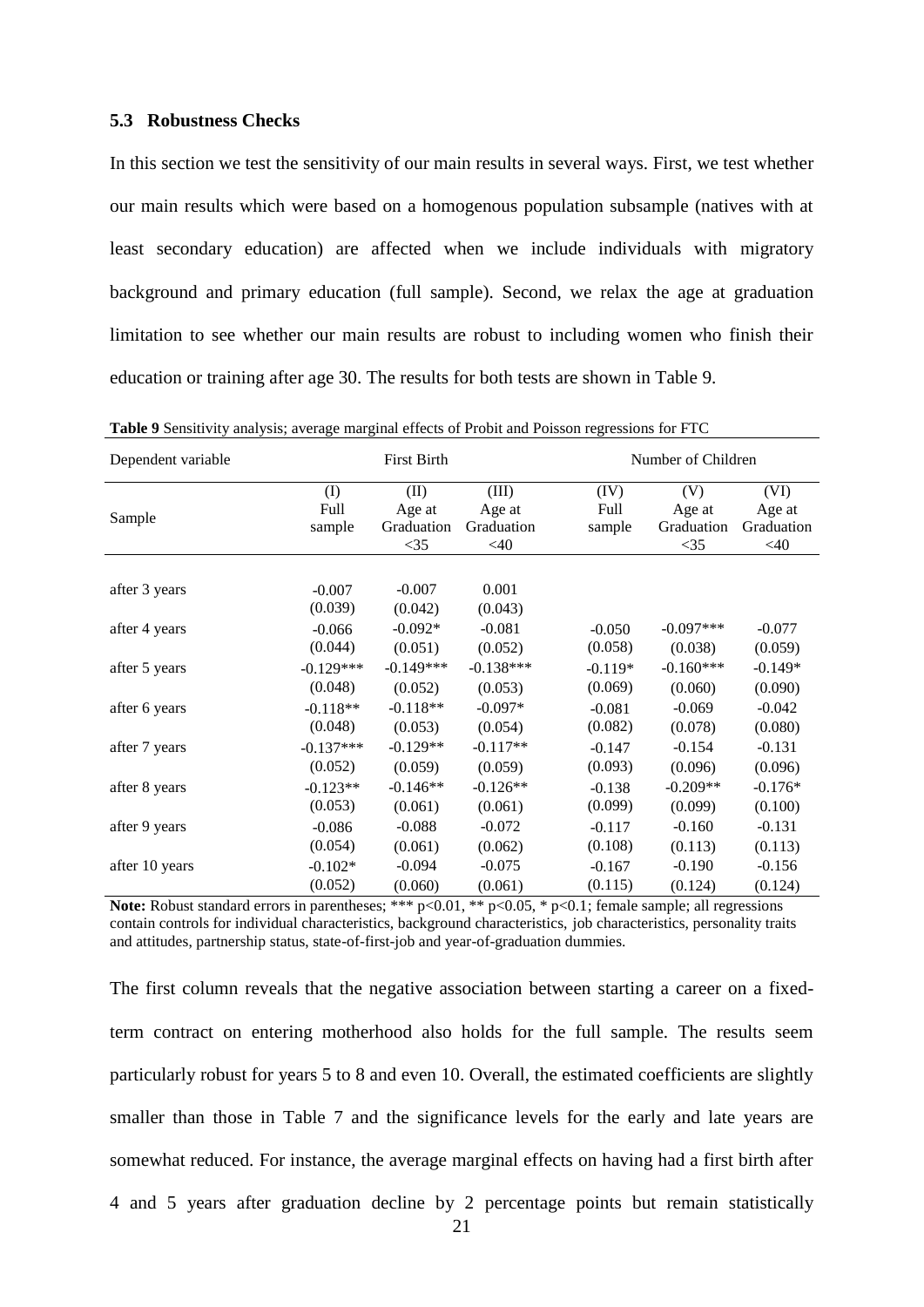significant. It seems as if fixed-term employment does not influence the fertility decisions of migrants to the same degree as it does affect the decision of non-migrants. A potential explanation might be cultural differences in fertility behaviour (Fernandez and Fogli 2006). Turning our attention to the effects on the number of children [\(Table 9,](#page-23-0) column IV), we see that the estimated marginal effects are smaller than in our main specification and are less precisely estimated; the only significant coefficient is on the number of children in year 5 after graduation. Hence, in the full sample, including migrants and women with elementary education, the significant postponement effect of fertility does not seem to translate into a significant reduction in the number of children in the 10 years following graduation.<sup>26</sup>

Our main results are also generally robust to relaxing the age-at-graduation restriction. The average marginal effects for the main sample including childless women graduating up to age 34 and 39 are reported in [Table 9,](#page-23-0) columns II and IV and III and V respectively.<sup>27</sup> 10 years after labour market entry these women are 44 and 49 years old and have probably completed their fertility plans. Furthermore, compared to younger women these older graduates might have a lower fecundity and might find it increasingly difficult to realize their fertility intentions.<sup>28</sup> Nevertheless, for both samples the significantly negative association between fixed-term contracts in the first job is associated with a lower probability of first birth up to the  $8<sup>th</sup>$  year after graduation. The results for year 9 and 10 after graduation are not significantly different from zero anymore. This could indicate that older graduates are not able to postpone childbearing too much as they are closer to the end of their reproductive age. Overall, the postponement effects are slightly smaller than those in our main regressions but remain qualitatively almost equal. The results on number of children are also quite robust for

<sup>&</sup>lt;sup>26</sup> However, even though the estimates for the later years are about half the size of our main results they are not very close to zero. We cannot rule out the possibility that the estimates become insignificant as we lack precision due to our small sample size.

 $27$  In our sample, about 4% and 2% of women who are childless at graduation finish their education when they are older than 34 and 39.

<sup>&</sup>lt;sup>28</sup> For example, in our sample, none of the women graduating at age 39 and older give birth.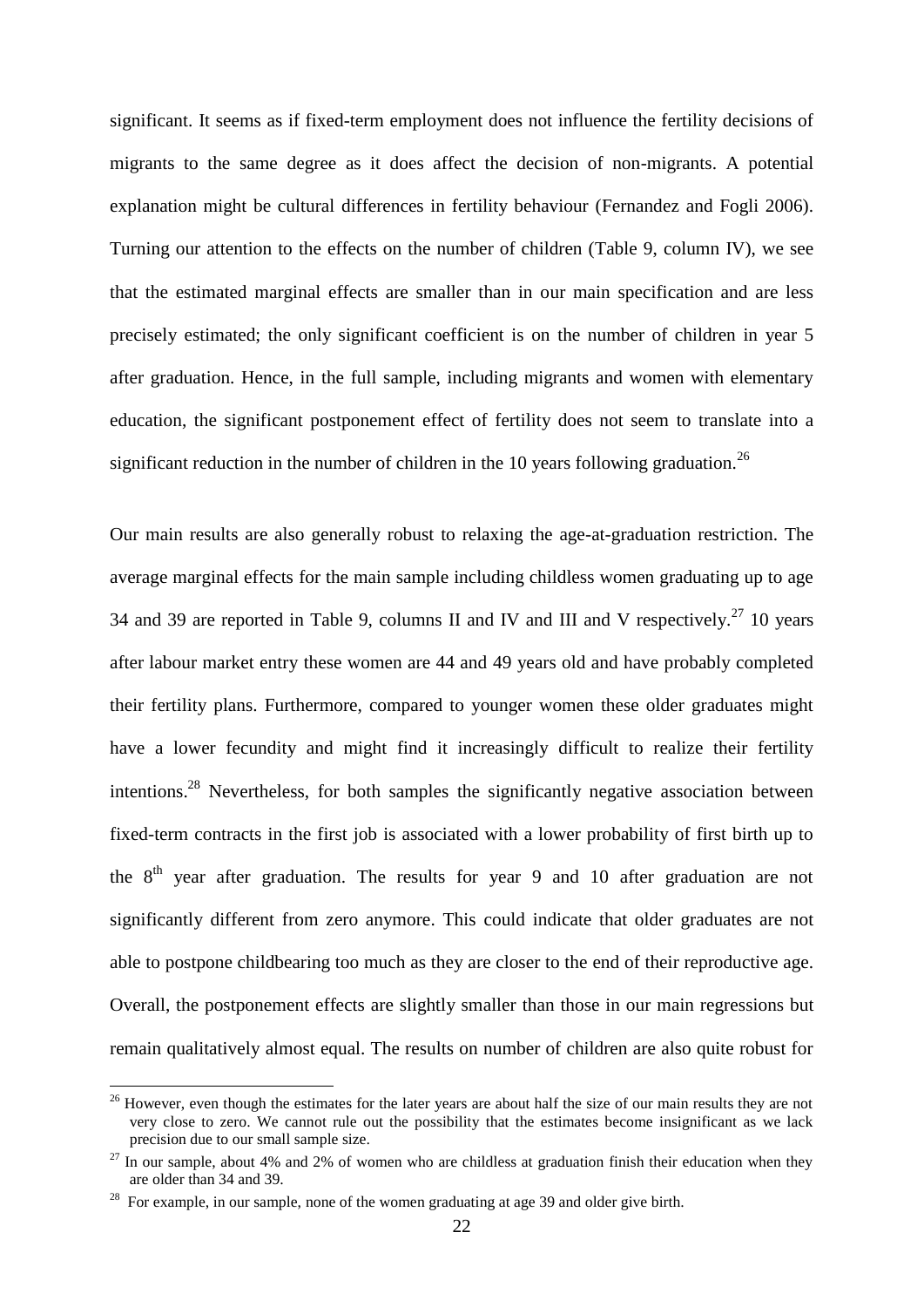the sample including women graduating up to age 34, but are smaller and less often significantly different from zero when including women graduating up to age 39. This could also be related to the reduced time window during which older graduates can realize their fertility intentions.

In a third robustness test we analyse whether our results are biased by potentially selected sample attrition. Recall that our main analysis is based on a (generated) balanced sample of women whom we observe for at least 10 subsequent years after they finish their education. If dropping out of the survey is correlated with starting the career on a particular contract this might confound our results. Therefore, we construct a balanced sample including all women who stay in the survey at least for 5 years after graduation. This sample condition is less strict and helps to increase the sample size substantially. If our main results are driven by a confounding change in sample composition, the marginal effects in [Table 10](#page-25-0) should diverge from those in [Table 7](#page-20-0) and [Table 8.](#page-22-0)

| Dependent Variable             |                        | <b>First Birth</b>     | Number of Children     |                        |  |
|--------------------------------|------------------------|------------------------|------------------------|------------------------|--|
|                                | $\rm (I)$              | (II)                   | (III)                  | (IV)                   |  |
| after 3 years                  | $-0.068**$<br>(0.033)  | $-0.078**$<br>(0.032)  |                        |                        |  |
| after 4 years                  | $-0.087**$<br>(0.037)  | $-0.094***$<br>(0.036) | $-0.090*$<br>(0.048)   | $-0.100**$<br>(0.048)  |  |
| after 5 years                  | $-0.148***$<br>(0.040) | $-0.152***$<br>(0.039) | $-0.162***$<br>(0.058) | $-0.172***$<br>(0.057) |  |
| Personality traits & attitudes | <b>YES</b>             | <b>YES</b>             | <b>YES</b>             | <b>YES</b>             |  |
| Partnership status             | N <sub>O</sub>         | <b>YES</b>             | N <sub>O</sub>         | <b>YES</b>             |  |

<span id="page-25-0"></span>**Table 10** Sensitivity analysis II; 5 years balanced sample average marginal effects of Probit and Poisson regressions for FTC

**Note:** Robust standard errors in parentheses; \*\*\* p<0.01, \*\* p<0.05, \* p<0.1; female sample, no migrants; all regressions contain controls for individual characteristics, background characteristics, job characteristics, stateof-first-job and year-of-graduation dummies.

However, as the results in column I and II show, the estimated negative relationship between labour market entry on a fixed-term contract and our fertility outcomes remains very robust. In fact, the larger sample size helps to increase the precision of the estimates and the results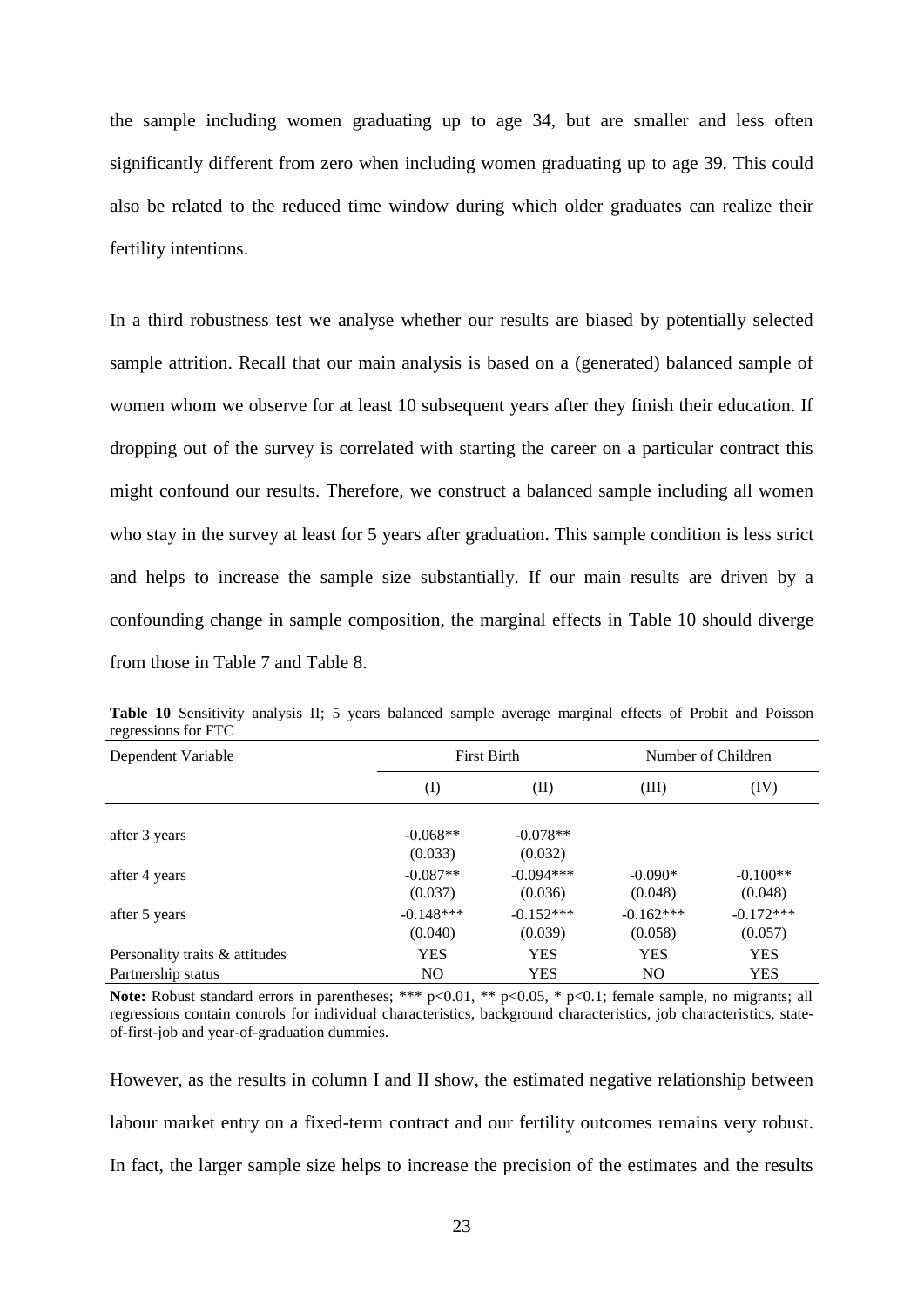are now all significantly different from zero. Already 3 years after graduation the likelihood of entering motherhood is around 8 percentage points lower among women who started on a fixed-term contract. This gap increases to 15 percentage points in year 5 after graduation. We observe a similar pattern for the results on the number of children: The marginal effects remain very similar to our main results while the standard errors become smaller. Hence, these results reveal a significant reduction in the number of children (4 to 5 years after graduation) due to fixed-term employment at labour market entry.

| Dependent Variable             | <b>First Birth</b> |             | Number of Children |            |
|--------------------------------|--------------------|-------------|--------------------|------------|
|                                | (I)                | (II)        | (III)              | (IV)       |
| after 3 years                  | 0.013              | $-0.007$    |                    |            |
|                                | (0.044)            | (0.045)     |                    |            |
| after 4 years                  | $-0.082$           | $-0.096*$   | $-0.076$           | $-0.109$   |
|                                | (0.052)            | (0.053)     | (0.076)            | (0.144)    |
| after 5 years                  | $-0.157***$        | $-0.161***$ | $-0.148*$          | $-0.172**$ |
|                                | (0.054)            | (0.054)     | (0.087)            | (0.077)    |
| after 6 years                  | $-0.123**$         | $-0.124**$  | $-0.067$           | $-0.093$   |
|                                | (0.056)            | (0.056)     | (0.083)            | (0.087)    |
| after 7 years                  | $-0.132**$         | $-0.144**$  | $-0.131$           | $-0.161$   |
|                                | (0.064)            | (0.062)     | (0.106)            | (0.099)    |
| after 8 years                  | $-0.160**$         | $-0.167***$ | $-0.227**$         | $-0.235**$ |
|                                | (0.066)            | (0.063)     | (0.113)            | (0.108)    |
| after 9 years                  | $-0.121*$          | $-0.127**$  | $-0.209$           | $-0.225*$  |
|                                | (0.066)            | (0.064)     | (0.128)            | (0.123)    |
| after 10 years                 | $-0.125*$          | $-0.131**$  | $-0.254*$          | $-0.260*$  |
|                                | (0.065)            | (0.063)     | (0.137)            | (0.133)    |
| Personality traits & attitudes | <b>YES</b>         | <b>YES</b>  | <b>YES</b>         | <b>YES</b> |
| Partnership status             | N <sub>O</sub>     | <b>YES</b>  | N <sub>O</sub>     | <b>YES</b> |

<span id="page-26-0"></span>**Table 11** Sensitivity analysis III; average marginal effects of Probit and Poisson regressions for FTC incl. wages

**Note:** Robust standard errors in parentheses; \*\*\* p<0.01, \*\* p<0.05, \* p<0.1; female sample, no migrants; all regressions contain controls for individual characteristics, background characteristics, job characteristics, stateof-first-job and year-of-graduation dummies.

Finally, we test whether the negative association of fixed-term employment at career start and fertility is driven by the lower wage of temporary jobs. So far, we have controlled for many wage predictors. We re-estimate our main specification controlling explicitly for monthly net wages of the first job.<sup>29</sup> If wages are the main channel through which fixed-term jobs affect fertility the coefficient of fixed-term employment should become much smaller. However, the

 $29$  Unemployed individuals are assigned a zero wage.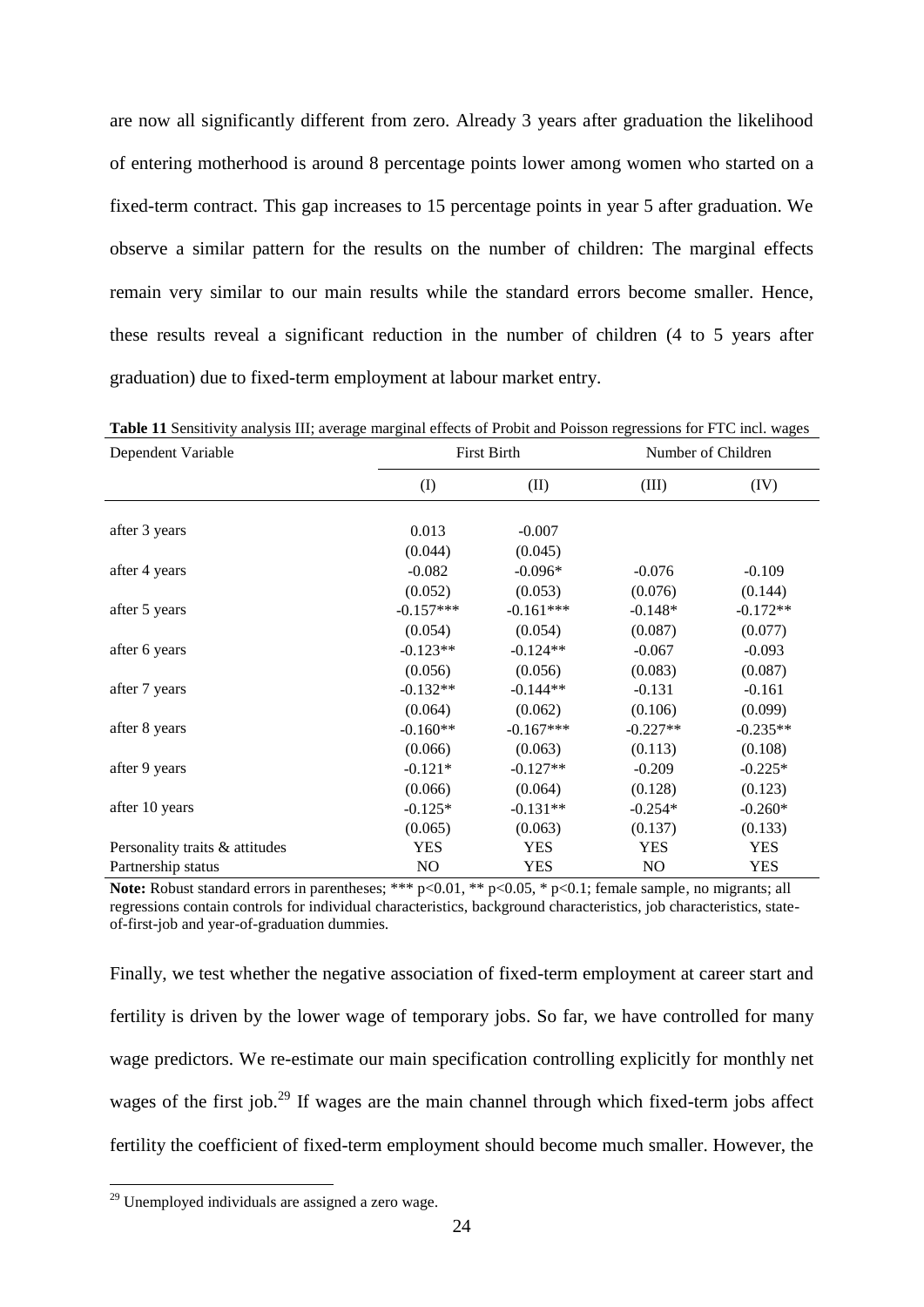results in [Table 11](#page-26-0) are closely comparable to our main estimates in [Table 7](#page-20-0) and [Table 8.](#page-22-0) In fact, the point estimates are even slightly larger. This indicates that it is not the lower income per sé which induces women to postpone childbearing but probably the economic uncertainty associated with temporary contracts.

#### **6. Further Heterogeneity Analysis and Results for Men**

#### **6.1 Results by Education**

<u>.</u>

In this section we investigate whether starting a career on a fixed-term contract affects fertility outcomes of women differently depending on their level of education. In particular, we compare women with secondary education and tertiary education.<sup>30</sup> The main rational behind this is that women with high educational attainment, such as a university degree, enter the labour market relatively late but face the same 'biological age restrictions' as women finishing their education at younger ages. Hence, the scope for a postponement is much more restricted for higher educated women. Furthermore, for older women it becomes comparatively more risky to postpone childbearing due to biological constraints. Thus, conditional on a particular intended number of children, we would expect a smaller postponement effect of fixed-term employment for women with higher education. [Table 12](#page-28-0) reports the average marginal effects by educational subgroup for selected years. As hypothesized, the postponement effects are stronger for women with secondary education: the coefficients are more negative and the estimates are highly significant. For instance, 5 years after graduation the first birth probability is reduced by more than 0.2 if the first contract had a limited duration. The magnitude of the effect declines over time but remains statistically significant, even 10 years after graduation  $(-0.14)$ . In contrast, the point estimates for women with tertiary education are smaller and only weakly significant. Regarding the number of children we find a similar picture: starting the career on a fixed-term contract significantly

 $30$  Secondary education is classified as ISCED codes 3 and 4 (middle vocational training or vocational training and 'Abitur'); tertiary education ISCED codes 5 and 6 (higher vocational training or university degree).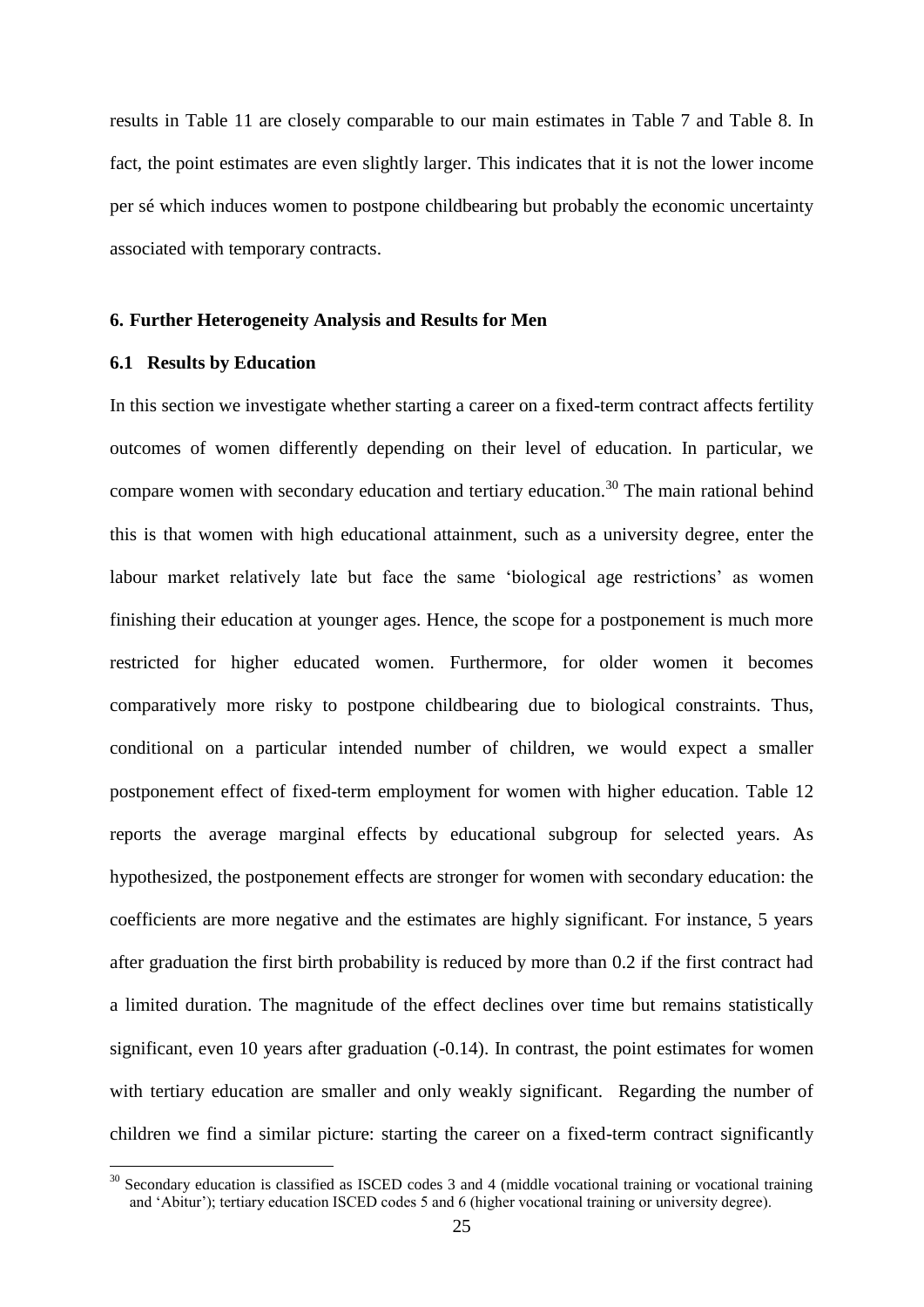reduces the realized number of children by about one quarter after 5 years (women with secondary education). However, we cannot estimate the 10-years effect precisely enough to be able to distinguish it from a zero-effect. For women with a university degree the economic uncertainty associated with starting a career on a fixed-term contract does not seem to play such a crucial role for the timing of the first child and the number of children in the first 10 years after their graduation.

<span id="page-28-0"></span>**Table 12** Heterogeneity analysis; average marginal effects of Probit and Poisson regressions for FTC by education

| Dependent Variable | <b>First Birth</b> |           | Number of Children |           |
|--------------------|--------------------|-----------|--------------------|-----------|
| Sample             | (I)                | (II)      | (III)              | (IV)      |
|                    | Secondary          | Tertiary  | Secondary          | Tertiary  |
|                    | Education          | Education | Education          | Education |
| after 5 years      | $-0.213***$        | $-0.115$  | $-0.246**$         | $-0.134$  |
|                    | (0.073)            | (0.074)   | (0.105)            | (0.134)   |
| after 7 years      | $-0.185***$        | $-0.126*$ | $-0.311**$         | $-0.051$  |
|                    | (0.068)            | (0.071)   | (0.137)            | (0.175)   |
| after 10 years     | $-0.137*$          | $-0.011$  | $-0.293$           | $-0.056$  |
|                    | (0.072)            | (0.087)   | (0.191)            | (0.172)   |

Note: Robust standard errors in parentheses; \*\*\* p<0.01, \*\* p<0.05, \* p<0.1; female sample; all regressions contain controls for individual characteristics, background characteristics, job characteristics, personality traits and attitudes, partnership status, state-of-first-job and year-of-graduation dummies.

#### **6.2 Results for Men**

<u>.</u>

It is possible that entering the labour market on a fixed-term contract also affects fertility outcomes of men. The corresponding results are reported in Table  $13<sup>31</sup>$  Even though the association between temporary jobs and subsequent fertility is negative within 7 to 10 years after graduation, the marginal effects are never statistically distinguishable from zero. Hence, our results seem to indicate that men do not react as sensitive to this form of economic uncertainty as women.

In the male sample the age at graduation cut-off is two years later than in the female sample since men on average graduate two years later and are not exposed to biological constraints regarding fertility. The male sample consists of 230 observations.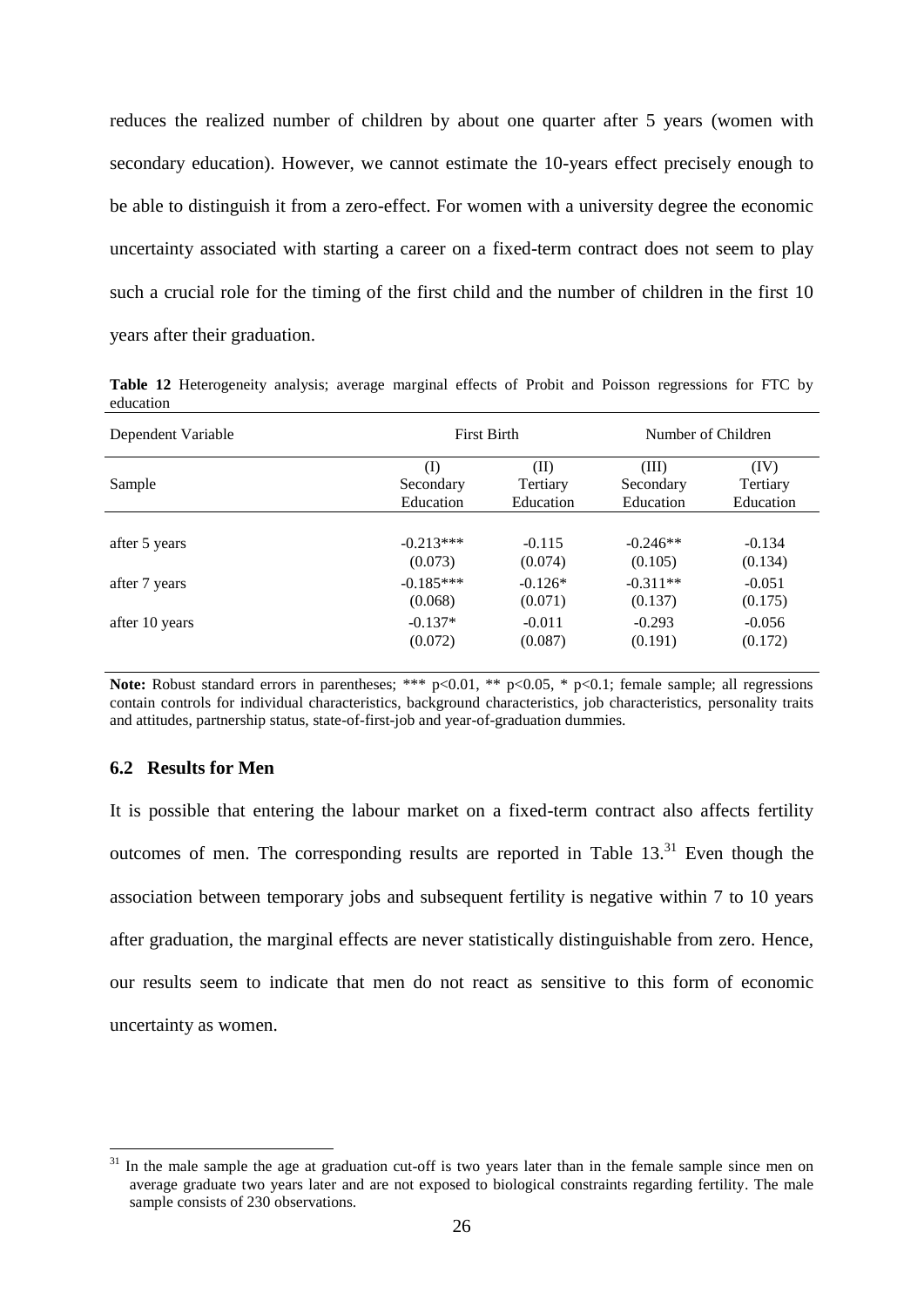| Dependent Variable             | <b>First Birth</b><br>Number of Children |                     |                     |                     |
|--------------------------------|------------------------------------------|---------------------|---------------------|---------------------|
|                                | $\rm (I)$                                | (II)                | (III)               | (IV)                |
| after 5 years                  | 0.037<br>(0.065)                         | 0.014<br>(0.061)    | 0.072<br>(0.088)    | $-0.004$<br>(0.080) |
| after 7 years                  | $-0.060$<br>(0.078)                      | $-0.084$<br>(0.070) | $-0.023$<br>(0.125) | $-0.082$<br>(0.114) |
| after 10 years                 | $-0.079$<br>(0.080)                      | $-0.094$<br>(0.071) | $-0.112$<br>(0.152) | $-0.171$<br>(0.141) |
| Personality traits & attitudes | <b>YES</b>                               | <b>YES</b>          | <b>YES</b>          | <b>YES</b>          |
| Partnership status             | N <sub>O</sub>                           | <b>YES</b>          | <b>NO</b>           | <b>YES</b>          |

<span id="page-29-0"></span>**Table 13** Heterogeneity analysis; average marginal effects of Probit and Poisson regressions for FTC

Note: Robust standard errors in parentheses; \*\*\* p<0.01, \*\* p<0.05, \* p<0.1; male sample, no migrants; all regressions contain controls for individual characteristics, background characteristics, job characteristics, stateof-first-job and year-of-graduation dummies.

#### **7. Conclusion**

In countries with strong employment protection legislations fixed-term contracts are meant to increase the flexibility of the recruitment process and are thought to foster employment in general. However, existing evidence suggests that fixed-term contracts lead to a dual labour market and casts doubt on the notion that temporary contracts help to foster employment and to reduce aggregate unemployment in the long-run (Cahuc and Postel-Vinay 2002; Bentolila and Dolado 1994; Boeri and Garibaldi 2007).

Our analysis sheds light on potential spill-over effects of fixed-term employment on fertility. Using data on young female graduates for Germany, we find a significant postponement of first birth and a reduction in the number of children in the first 10 years after graduation. These results are robust to several sensitivity tests. Furthermore, we show that fixed-term employment seems to be particularly affecting fertility decisions of women with secondary education. In contrast, our results do not reveal any significant correlations between job uncertainty at the beginning of a career and fertility for young men. We address potential endogeneity threats by including a large set of controls and by showing evidence against fertility related self-selection into temporary contracts at the beginning of a career. Hence, we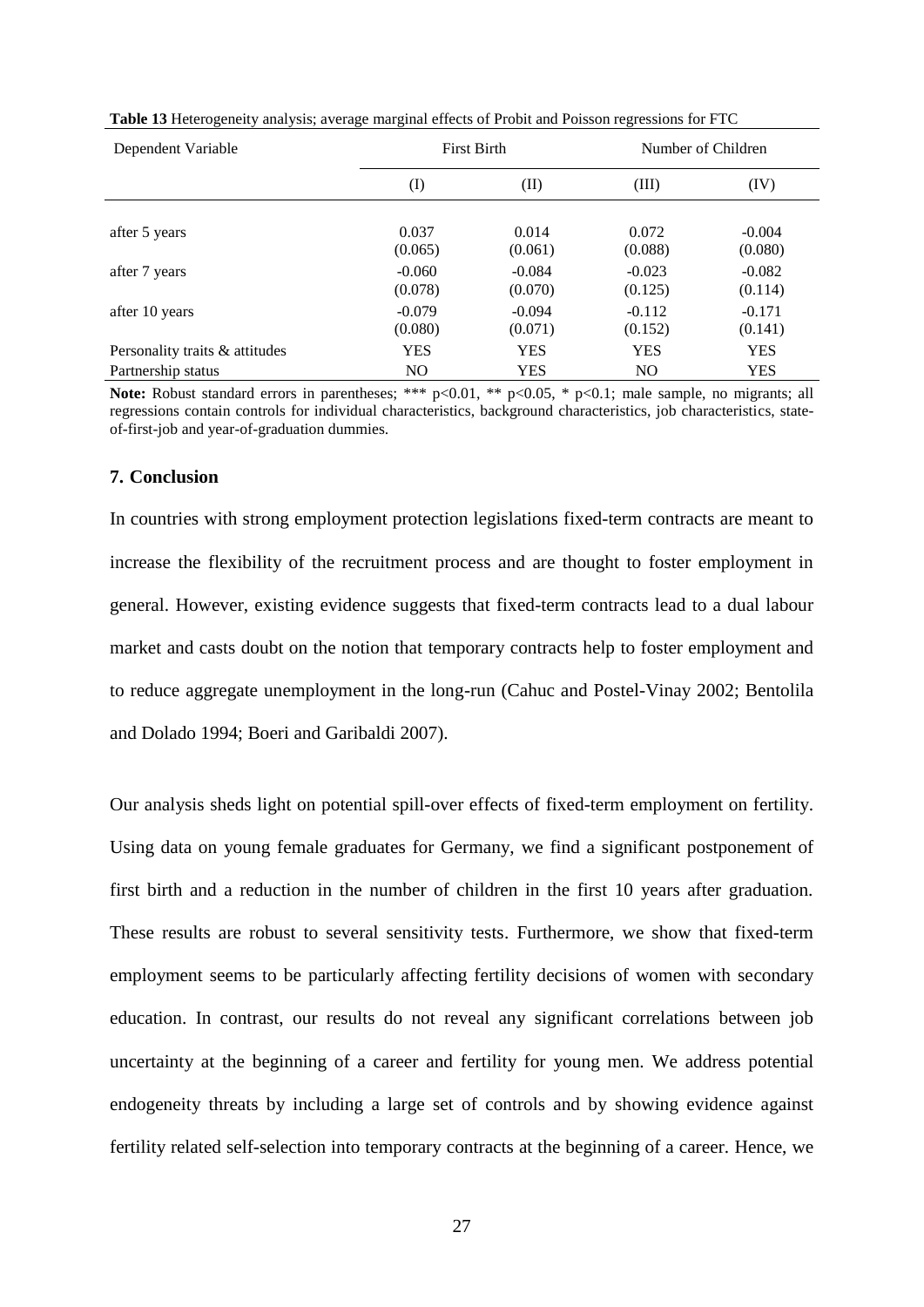believe that the results do suggest a causally negative effect of fixed-term employment on fertility.

Our study has important implications for policy makers in low-fertility countries as our findings highlight negative spill-over effects of temporary employment on demographic outcomes. Fixed-term contracts might facilitate labour market entry of older persons and the long-term unemployed (stepping-stone hypothesis), but they seem to impede the integration of young graduates in the labour market and to negatively affect fertility outcomes. As such, this labour market policy imposes a disproportionate burden on the young generation. Against this background, policy makers should possibly reconsider the costs and benefits of this policy instrument and should strive for a more equal distribution of the costs associated with employment protection across population subgroups. A possible approach could be a broader reform of the employment protection legislation, i.e. a reduction in dismissal costs for all workers (Blanchard and Landier 2002).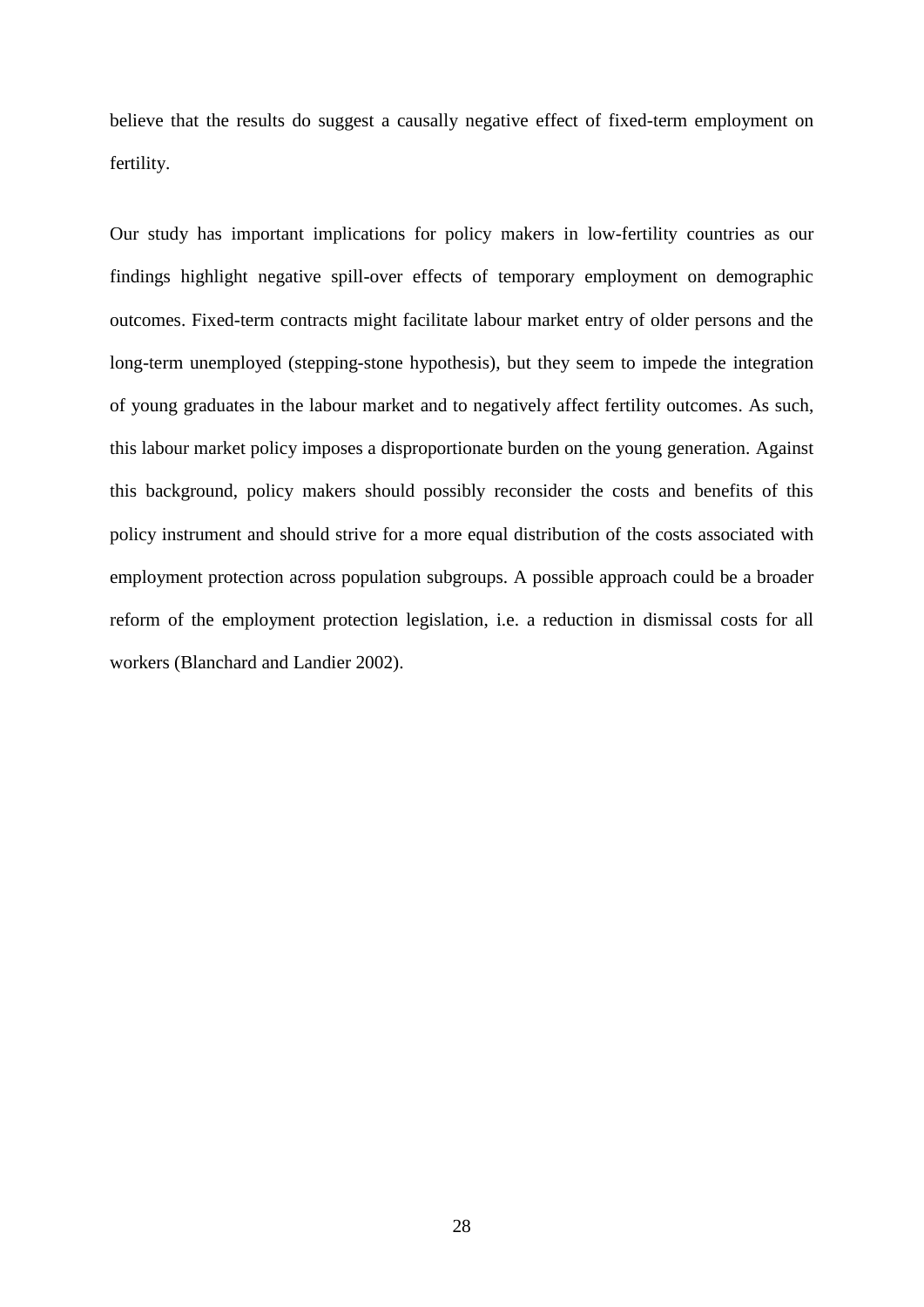#### **References**

- Adsera, A. (2005), "From High Unemployment to Low Fertility in Developed Countries", *American Economic Review* **95**, 189–193.
- Adsera, A. and A. Menendez (2011), "Fertility changes in Latin America in periods of economic uncertainty", *Population Studies* **65**, 37–56.
- Ahn, N. and P. Mira (2001), "Job bust, baby bust?: Evidence from Spain", *Journal of Population Economics* **14**, 505–521.
- Albert, C., C. García-Serrano and V. Hernanz (2005), "Firm-provided training and temporary contracts", *Spanish Economic Review* **7**, 67–88.
- Becker, G. S. (1960), "An Economic Analysis of Fertility", NBER Chapters, in: Demographic and Economic Change in Developed Countries, 209–240.
- Becker, G. S. (1965), A Theory of the Allocation of Time, *Economic Journal* **75**, 493–517.
- Becker, G. S. (1981), A Treatise on the Family, Harvard University Press, 1 ed.
- Becker, G. S. and H. G. Lewis (1973), "On the Interaction between the Quantity and Quality of Children", *Journal of Political Economy* **81**, 279–288.
- Bentolila, S. and J. J. Dolado (1994), "Labour Flexibility and Wages: Lessons from Spain", *Economic Policy* **9,** 53–99.
- Bhaumik, S. K. and J. B. Nugent (2011), "Real options and demographic decisions: empirical evidence from East and West Germany", *Applied Economics* **43**, 2739–2749.
- Blanchard, O. and A. Landier (2002), "The perverse Effects of partial Labour Market Reform: Fixed-term Contracts in France", *Economic Journal* **112**, F214–F244.
- Boeri, T. and P. Garibaldi (2007), "Two Tier Reforms of Employment Protection: a Honeymoon Effect?", *Economic Journal* **117**, F357–F385.
- Bonin, H., T. Dohmen, A. Falk, D. Huffman and U. Sunde (2007), "Cross-sectional risk and occupational sorting: The role of risk attitudes", *Labour Economics* **14**, 926-937.
- Booth, A. L., M. Francesconi, and J. Frank (2002), "Temporary Jobs: Stepping Stones Or Dead Ends?", *Economic Journal* **112**, F189–F213.
- Bruno, G. S. F., F. E. Caroleo and O. Dessy (2012), "Stepping Stones versus Dead End Jobs: Exits from Temporary Contracts in Italy after the 2003 Reform", IZA Discussion Paper, No. 6746.
- Cahuc, P. and F. Postel-Vinay (2002), "Temporary jobs, employment protection and labor market performance", *Labour Economics* **9**, 63–91.
- De la Rica, S. and A. Iza (2005), "Career Planning in Spain: Do Fixed-term Contracts Delay Marriage and Parenthood?" *Review of Economics of the Household* **3**, 49–73.
- Del Bono, E., A. Weber and R. Winter-Ebmer (2012), "Clash Of Career And Family: Fertility Decisions After Job Displacement", *Journal of the European Economic Association* **10**, 659–683.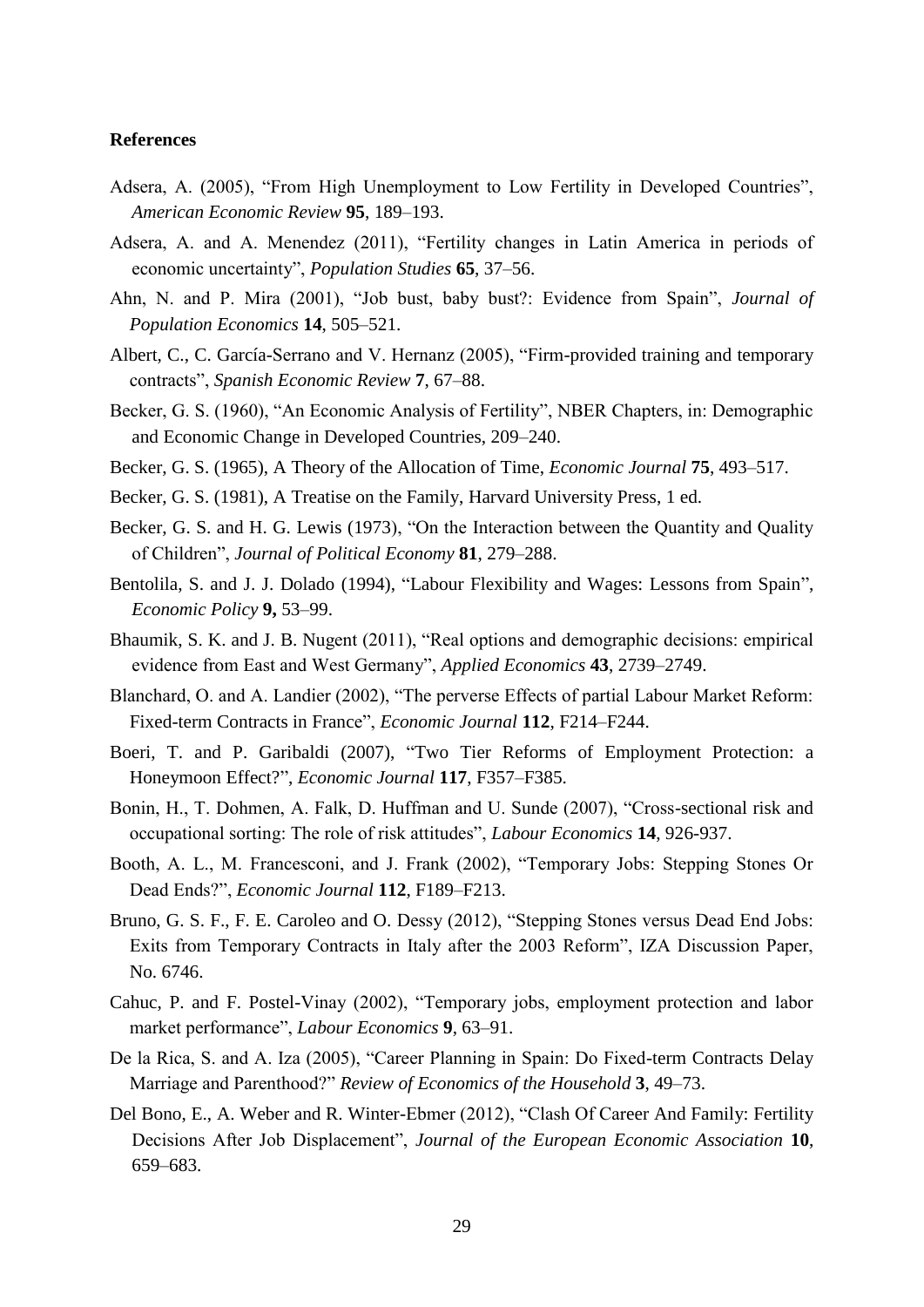- Fernandez, R., and A. Fogli (2006), "Fertility: The Role of Culture and Family Experience", *Journal of the European Economic Association* **4**, 552-561.
- Gebel, M. and J. Giesecke (2009), "Ökonomische Unsicherheit und Fertilität. Die Wirkung von Beschäftigungsunsicherheit und Arbeitslosigkeit auf die Familiengründung in Ost-und Westdeutschland", *Zeitschrift für Soziologie* **38**, 399–417.
- Goldstein, J. R., M. Kreyenfeld, A. Jasilioniene and D. Karaman Örsal (2013), "Fertility reactions to the "Great Recession" in Europe: Recent evidence from order-specific data", *Demographic Research* **29**, 85–104.
- Gustafsson, S. (2001), "Optimal age at motherhood. Theoretical and empirical considerations on postponement of maternity in Europe", *Journal of Population Economics* **14**, 225–247.
- Hagen, T. (2002), "Do Temporary Workers Receive Risk Premiums? Assessing the Wage Effects of Fixed-term Contracts in West Germany by a Matching Estimator Compared with Parametric Approaches", *Labour* **16**, 667–705.
- Hofmann, B. and K. Hohmeyer (2013), "Perceived Economic Uncertainty and Fertility: Evidence From a Labor Market Reform", *Journal of Marriage and Family* **75**, 503–521.
- Hotz, V. J., J. Klerman and R. Willis (1997), "The Economics of Fertility in Developed Countries", in Rosenzweig, M. and O. Stark, eds., *Handbook of Population and Family Economics*, Elsevier, pp. 275–347.
- Huinink, J., J. Brüderl, B. Nauck, S. Walper, L. Castiglioni and M. Feldhaus (2011), "Panel Analysis of Intimate Relationships and Family Dynamics (pairfam): Conceptual framework and design", *Journal of Family Research* **23**, 77-101.
- Iyer, S. and C. Velu (2006), "Real options and demographic decisions", *Journal of Development Economics* **80**, 39–58.
- Kahn, L. B. (2010), "The long-term labor market consequences of graduating from college in a bad economy", *Labour Economics*, **17**, 303–316.
- Kind, M. and J. Kleibrink (2013), "Sooner or Later Economic Insecurity and the Timing of First Birth", Ruhr Economic Papers 422, Ruhr-University Bochum.
- Kreyenfeld, M. (2010), "Uncertainties in Female Employment Careers and the Postponement of Parenthood in Germany", *European Sociological Review* **26**, 351–366.
- Liu, K., K. G. Salvanes and E. Ø. Sørensen (2012), "Good Skills in Bad Times: Cyclical Skill Mismatch and the Long-term Effects of Graduating in a Recession", Discussion Paper SAM 16-2012, Norwegian School of Economics.
- OECD (2014), Online OECD Employment database, [http://stats.oecd.org/Index.aspx?](http://stats.oecd.org/Index.aspx?%20DatasetCode=TEMP_I)  [DatasetCode=TEMP\\_I](http://stats.oecd.org/Index.aspx?%20DatasetCode=TEMP_I) (found 31/07/2014).
- Oreopoulos, P., T. von Wachter and A. Heisz (2012), "The Short- and Long-Term Career Effects of Graduating in a Recession: Hysteresis and Heterogeneity in the Market for College Graduates", *American Economic Journal: Applied Economics* **4**, 1–29.
- Pavlopoulos, D. (2009), "Starting your career with a temporary job: stepping-stone or 'dead end'?", SOEPpapers, No. 228.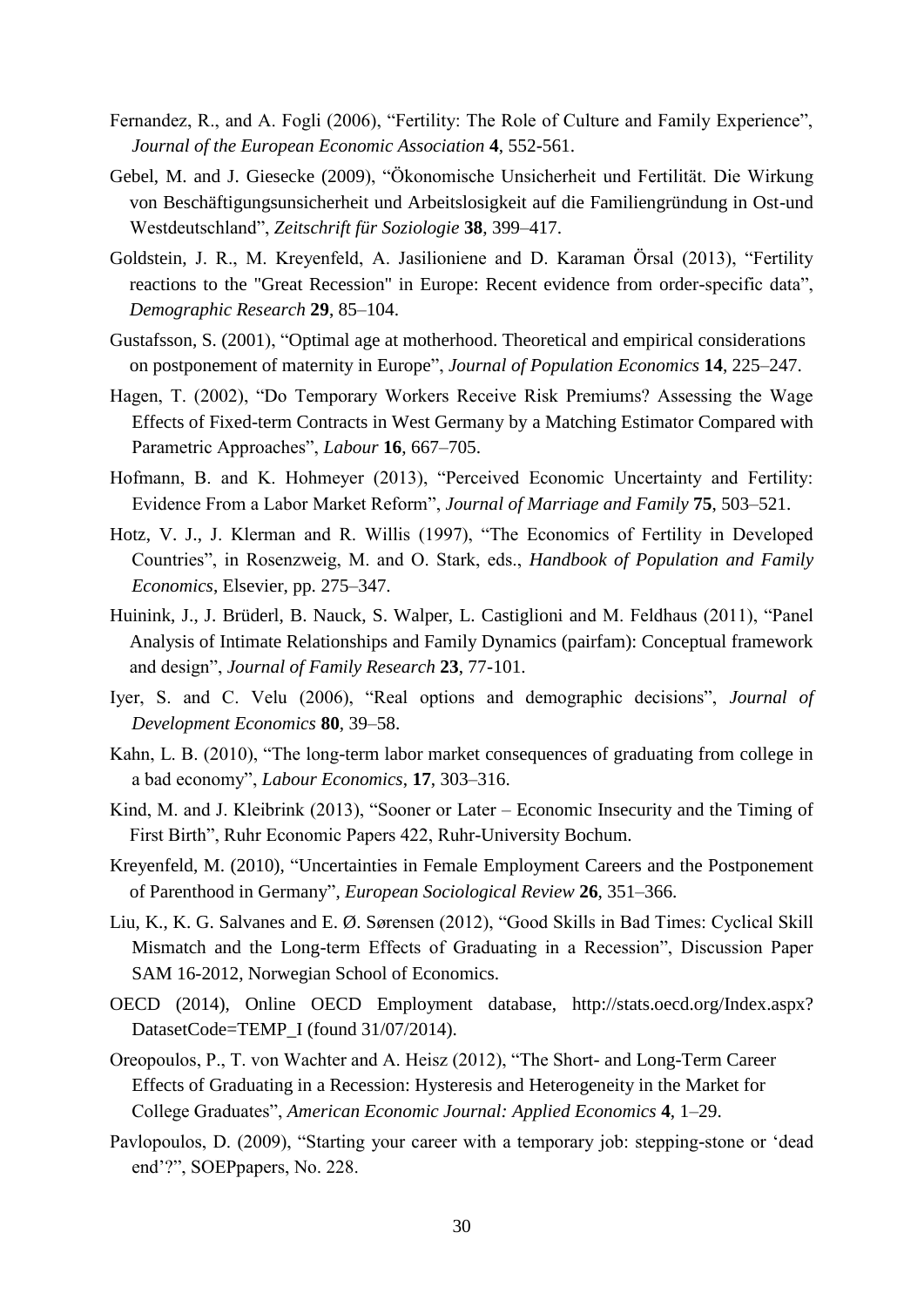- Ranjan, P. (1999), "Fertility Behaviour under Income Uncertainty", *European Journal of Population* **15**, 25–43.
- Schmitt, C. (2012), "Labour market integration, occupational uncertainties, and fertility choices in Germany and the UK", *Demographic Research* **26**, 253–292.
- Stevens, K. (2007), "Adult labour market outcomes: the role of economic conditions at entry into the labour market", *mimeo*, University College London.
- Sutela, H. (2012), "Temporary Jobs and first child fertility in Finland", Community, Work & Family **15**, 425–450.
- Tölke, A. and M. Diewald (2003), "Insecurities in employment and occupational careers and their impact on the transition to fatherhood in Western Germany", *Demographic Research* **9**, 41–68.
- Wagner, G. G., J. R. Frick and J. Schupp (2007), "The German Socio-Economic Panel Study (SOEP) – scope, evolution and enhancements", *Schmollers Jahrbuch: Journal of Applied Social Science Studies* **127**, 429–433.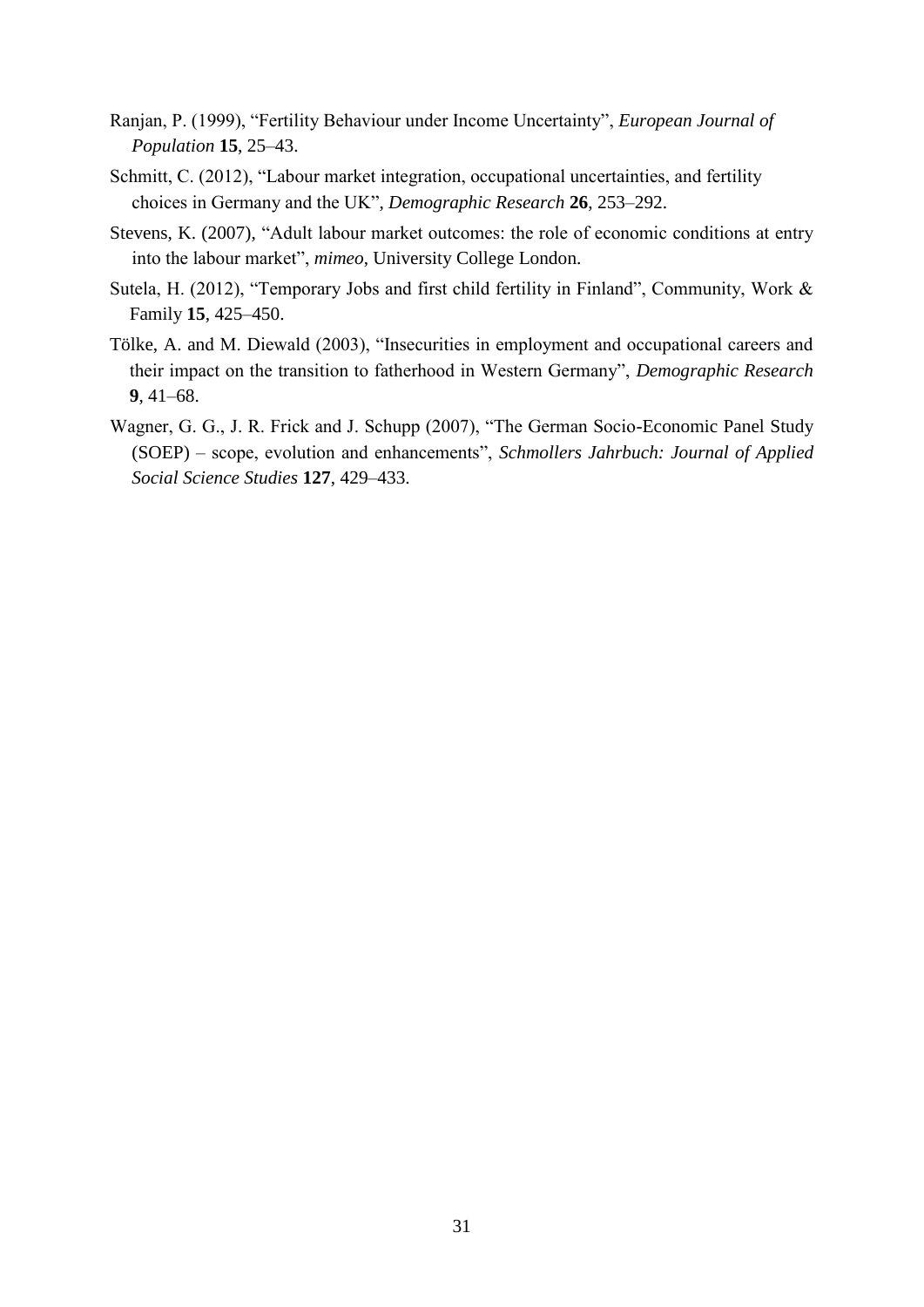### **Appendix**

|                                   | (1)              |
|-----------------------------------|------------------|
| Age at graduation                 | $0.021*$         |
|                                   | (0.012)          |
| Years of education                | 0.009            |
|                                   | (0.013)          |
| Born in East Germany              | 0.045            |
|                                   | (0.093)          |
| High education mother             | $-0.096$         |
|                                   | (0.089)          |
| Employment mother                 | $-0.151$         |
|                                   | (0.123)          |
| Age at birth mother               | 0.004            |
|                                   | (0.006)          |
| Number of siblings                | 0.060            |
|                                   | (0.078)          |
| Openness                          | 0.013            |
|                                   | (0.025)          |
| Agreeableness                     | $-0.072***$      |
|                                   | (0.027)          |
| Conscientiousness                 | 0.001            |
|                                   | (0.032)          |
| Extraversion                      | $-0.017$         |
|                                   | (0.024)          |
| Neuroticism                       | 0.013            |
|                                   | (0.035)          |
| Risk aversion                     | $-0.220*$        |
|                                   | (0.130)          |
| Importance of having children     | 0.086            |
|                                   | (0.065)          |
| Importance of partnership         | 0.096            |
|                                   | (0.177)          |
| Importance of career              | $-0.026$         |
|                                   | (0.091)<br>0.021 |
| Importance of affording something |                  |
| In Partnership after graduation   | (0.084)<br>0.030 |
|                                   | (0.060)          |
| $\mathbf N$                       | 270              |
| Pseudo R <sup>2</sup>             | 0.17             |

<span id="page-34-0"></span>**Table A1** Probability of starting a career with a fixed-term contract; average marginal effects (Probit)

**Note:** Robust standard errors in parentheses; \*\*\* p<0.01, \*\* p<0.05, \* p<0.1; female sample, no migrants; all regressions contain controls for state-of-first-job and year-of-graduation dummies.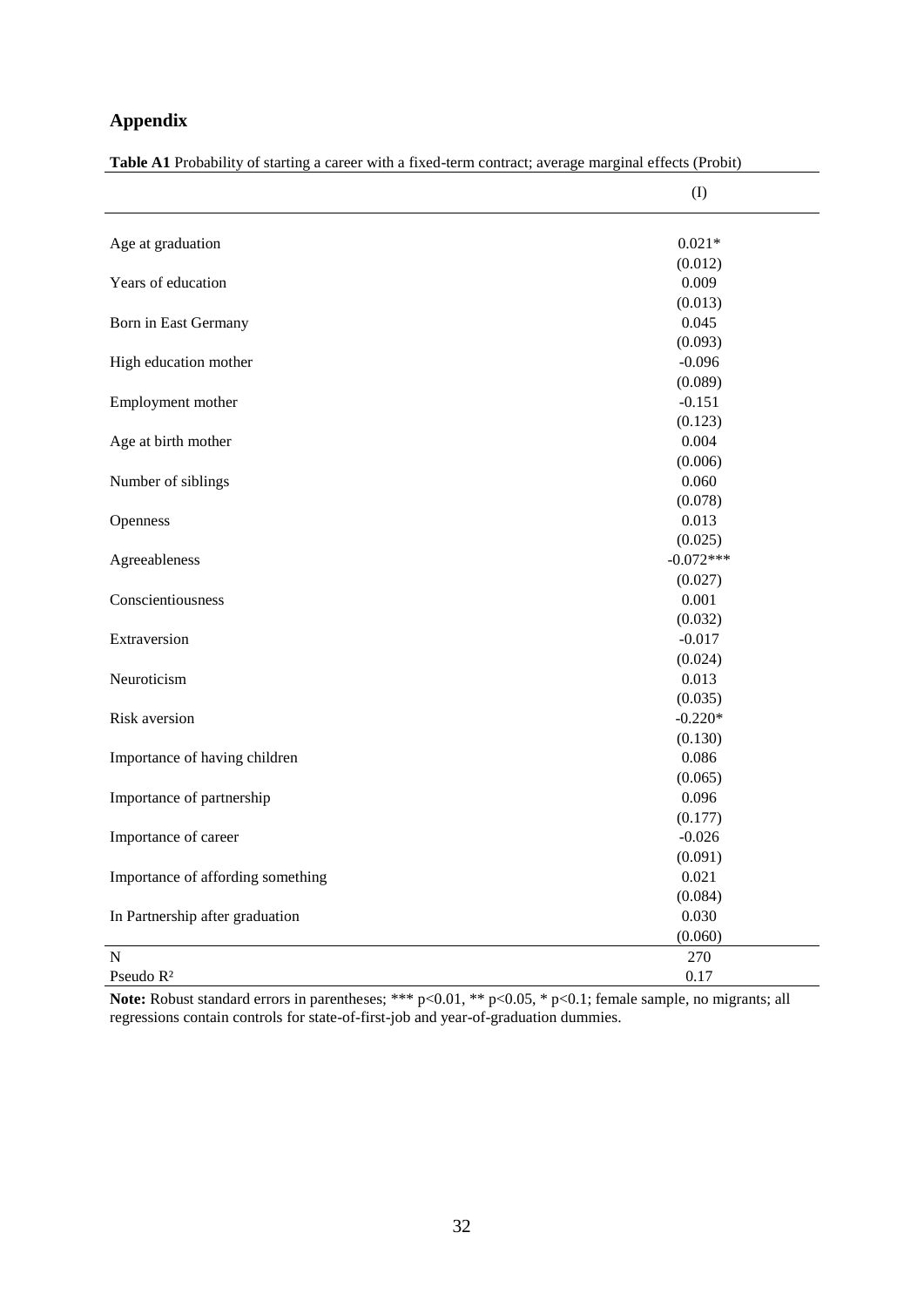|                                     | (1)         | (II)        | (III)       |
|-------------------------------------|-------------|-------------|-------------|
| First Job fixed-term contract       | $-0.158***$ | $-0.176***$ | $-0.183***$ |
|                                     | (0.060)     | (0.052)     | (0.052)     |
| Unemployment after graduation       | $1.056***$  | $0.974***$  | $0.842***$  |
|                                     | (0.261)     | (0.248)     | (0.235)     |
| Age at graduation                   | $0.034***$  | $0.045***$  | $0.044***$  |
|                                     | (0.012)     | (0.011)     | (0.011)     |
| Years of education                  | $-0.037***$ | $-0.046***$ | $-0.045***$ |
|                                     | (0.013)     | (0.012)     | (0.012)     |
| Born in East Germany                | 0.064       | 0.046       | 0.022       |
|                                     | (0.099)     | (0.087)     | (0.088)     |
| High education mother               | $-0.006$    | 0.034       | 0.017       |
|                                     | (0.091)     | (0.089)     | (0.087)     |
| Employment mother                   | 0.093       | 0.103       | 0.112       |
|                                     | (0.127)     | (0.110)     | (0.107)     |
| Age at birth (mother)               | $-0.004$    | $-0.009*$   | $-0.008*$   |
|                                     | (0.006)     | (0.005)     | (0.005)     |
| Number of siblings                  | 0.027       | 0.059       | 0.055       |
|                                     | (0.077)     | (0.076)     | (0.073)     |
| Openness                            |             | $-0.066***$ | $-0.060***$ |
|                                     |             | (0.023)     | (0.023)     |
| Agreeableness                       |             | 0.021       | 0.018       |
|                                     |             | (0.026)     | (0.026)     |
| Conscientiousness                   |             | $-0.039$    | $-0.041$    |
|                                     |             | (0.029)     | (0.028)     |
| Extraversion                        |             | $0.082***$  | $0.073***$  |
|                                     |             | (0.023)     | (0.023)     |
| Neuroticism                         |             | $-0.001$    | $-0.009$    |
|                                     |             | (0.031)     | (0.031)     |
| Risk aversion                       |             | 0.105       | 0.105       |
|                                     |             | (0.086)     | (0.078)     |
| Importance of having children       |             | $0.199***$  | $0.201***$  |
|                                     |             | (0.057)     | (0.058)     |
| Importance of partnership           |             | 0.077       | 0.018       |
|                                     |             | (0.153)     | (0.165)     |
| Importance of career                |             | $-0.175**$  | $-0.167**$  |
|                                     |             | (0.076)     | (0.074)     |
| Importance of affording something   |             | 0.001       | 0.015       |
|                                     |             | (0.084)     | (0.084)     |
| In Partnership after graduation     |             |             | $0.150***$  |
|                                     |             |             | (0.051)     |
| First job blue collar               | 0.110       | 0.097       | 0.106       |
|                                     | (0.102)     | (0.092)     | (0.093)     |
| First job manufacturing             | 1.410***    | 1.378***    | 1.275***    |
|                                     | (0.159)     | (0.159)     | (0.155)     |
| First job trade and transportation  | 1.415***    | 1.356***    | 1.252***    |
|                                     | (0.169)     | (0.170)     | (0.163)     |
| First job financial services        | 1.390***    | 1.342***    | 1.216***    |
|                                     | (0.168)     | (0.167)     | (0.162)     |
| First job public and other services | 1.556***    | 1.506***    | 1.373***    |
|                                     | (0.166)     | (0.170)     | (0.165)     |
| N                                   | 266         | 266         | 266         |

<span id="page-35-0"></span>

| <b>Table A2</b> Probability of first birth 5 years after graduation; average marginal effects (Probit) |  |  |  |  |  |  |  |  |
|--------------------------------------------------------------------------------------------------------|--|--|--|--|--|--|--|--|
|--------------------------------------------------------------------------------------------------------|--|--|--|--|--|--|--|--|

**Note:** Robust standard errors in parentheses; \*\*\* p<0.01, \*\* p<0.05, \* p<0.1; female sample, no migrants; all regressions contain state-of-first-job and year-of-graduation dummies.